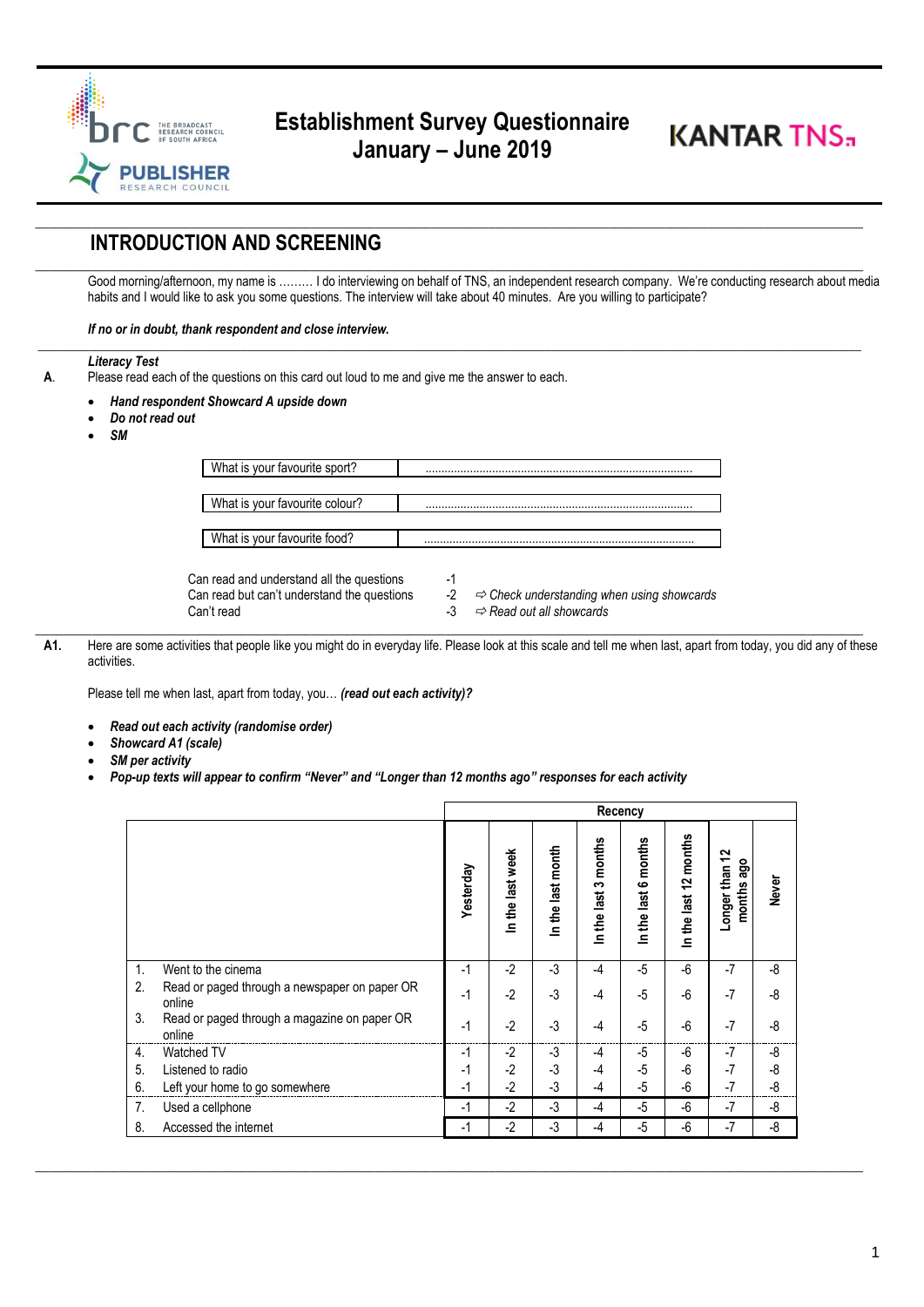#### • *Showcard A2a (including visuals for cellphone)*

• *MM*

 $\_$  ,  $\_$  ,  $\_$  ,  $\_$  ,  $\_$  ,  $\_$  ,  $\_$  ,  $\_$  ,  $\_$  ,  $\_$  ,  $\_$  ,  $\_$  ,  $\_$  ,  $\_$  ,  $\_$  ,  $\_$  ,  $\_$  ,  $\_$  ,  $\_$  ,  $\_$  ,  $\_$  ,  $\_$  ,  $\_$  ,  $\_$  ,  $\_$  ,  $\_$  ,  $\_$  ,  $\_$  ,  $\_$  ,  $\_$  ,  $\_$  ,  $\_$  ,  $\_$  ,  $\_$  ,  $\_$  ,  $\_$  ,  $\_$  , **A2b.** And which equipment do you personally use?

- *Showcard A2a (including visuals for cellphone)*
- *MM*
- *Mentions here must be mentioned in A2a*

|    |                                                                                                     | A2a. Have in | A2b. Personally |
|----|-----------------------------------------------------------------------------------------------------|--------------|-----------------|
|    |                                                                                                     | household    | use             |
|    | Ordinary cellphone – used only for calls and SMS. It has no internet capability.                    | -01          | -01             |
| 2. | Feature phone (not a smartphone) - a cellphone that can access the internet. It has no touchscreen. | -02          | -02             |
| 3. | Smartphone - a cellphone that has a touchscreen and that can access the internet.                   | -03          | -03             |
| 4. | Desktop computer or laptop                                                                          | -04          | -04             |
| 5. | e-reader                                                                                            | -05          | -05             |
| 6. | Games console                                                                                       | -06          | -06             |
| 7. | Radio set (or hifi with radio)                                                                      | -07          | -07             |
| 8. | Smartwatch (a mobile device with a touchscreen display designed to be worn on the wrist)            | -08          | -08             |
| 9. | Tablet                                                                                              | -09          | -09             |
|    | 10. Ordinary home telephone line from Telkom or Neotel                                              | -10          | -10             |
|    | 11. TV set                                                                                          |              |                 |
|    | 98. None of these (do not show)                                                                     | -98          | -98             |

 $\_$  ,  $\_$  ,  $\_$  ,  $\_$  ,  $\_$  ,  $\_$  ,  $\_$  ,  $\_$  ,  $\_$  ,  $\_$  ,  $\_$  ,  $\_$  ,  $\_$  ,  $\_$  ,  $\_$  ,  $\_$  ,  $\_$  ,  $\_$  ,  $\_$  ,  $\_$  ,  $\_$  ,  $\_$  ,  $\_$  ,  $\_$  ,  $\_$  ,  $\_$  ,  $\_$  ,  $\_$  ,  $\_$  ,  $\_$  ,  $\_$  ,  $\_$  ,  $\_$  ,  $\_$  ,  $\_$  ,  $\_$  ,  $\_$  ,

## $\_$  , and the set of the set of the set of the set of the set of the set of the set of the set of the set of the set of the set of the set of the set of the set of the set of the set of the set of the set of the set of th **ASK IF CODE -07 (RADIO) MENTIONED IN A2a.**

Excluding car radios, how many radio sets do you have in your home?

• *SM*

# **ASK IF CODE -11 (TV) MENTIONED IN A2a.**<br>**A3b.** How many TV sets do you have in you

**A3b.** How many TV sets do you have in your home that are in **working condition**, that is, they can be switched on right now?

• *SM*

|                     | A3a. Radio sets | A3b. TV sets |
|---------------------|-----------------|--------------|
| None                |                 | -1           |
| One                 | $-01$           | $-01$        |
| Two                 | $-02$           | $-02$        |
| Three               | $-03$           | $-03$        |
| Four                | -04             | -04          |
| Five                | $-05$           | $-05$        |
| Six                 | $-06$           | $-06$        |
| Seven               | $-07$           | $-07$        |
| Eight               | $-08$           | $-08$        |
| Nine                | -09             | $-09$        |
| More than nine sets | -10             | -10          |

 $\_$  ,  $\_$  ,  $\_$  ,  $\_$  ,  $\_$  ,  $\_$  ,  $\_$  ,  $\_$  ,  $\_$  ,  $\_$  ,  $\_$  ,  $\_$  ,  $\_$  ,  $\_$  ,  $\_$  ,  $\_$  ,  $\_$  ,  $\_$  ,  $\_$  ,  $\_$  ,  $\_$  ,  $\_$  ,  $\_$  ,  $\_$  ,  $\_$  ,  $\_$  ,  $\_$  ,  $\_$  ,  $\_$  ,  $\_$  ,  $\_$  ,  $\_$  ,  $\_$  ,  $\_$  ,  $\_$  ,  $\_$  ,  $\_$  ,

### **ASK IF CODE -11 (TV) MENTIONED IN A2a.**

**A4.** Do you have any TV sets in your home that are **not** in working condition?

- *SM*
- *Logic check: Can't say No in A4 if TV in home in A2a and None (no working TV sets) in A3b.*

Yes -1<br>No -2 N<sub>o</sub>  $\_$  ,  $\_$  ,  $\_$  ,  $\_$  ,  $\_$  ,  $\_$  ,  $\_$  ,  $\_$  ,  $\_$  ,  $\_$  ,  $\_$  ,  $\_$  ,  $\_$  ,  $\_$  ,  $\_$  ,  $\_$  ,  $\_$  ,  $\_$  ,  $\_$  ,  $\_$  ,  $\_$  ,  $\_$  ,  $\_$  ,  $\_$  ,  $\_$  ,  $\_$  ,  $\_$  ,  $\_$  ,  $\_$  ,  $\_$  ,  $\_$  ,  $\_$  ,  $\_$  ,  $\_$  ,  $\_$  ,  $\_$  ,  $\_$  ,

*Scripter note: Rotate VIEWING, READING, LISTENING, DIGITAL and CINEMA, followed by ON THE GO. In addition, rotate NEWSPAPERS and MAGAZINES within READING section.*

 $\_$  , and the set of the set of the set of the set of the set of the set of the set of the set of the set of the set of the set of the set of the set of the set of the set of the set of the set of the set of the set of th

*Record order of asking*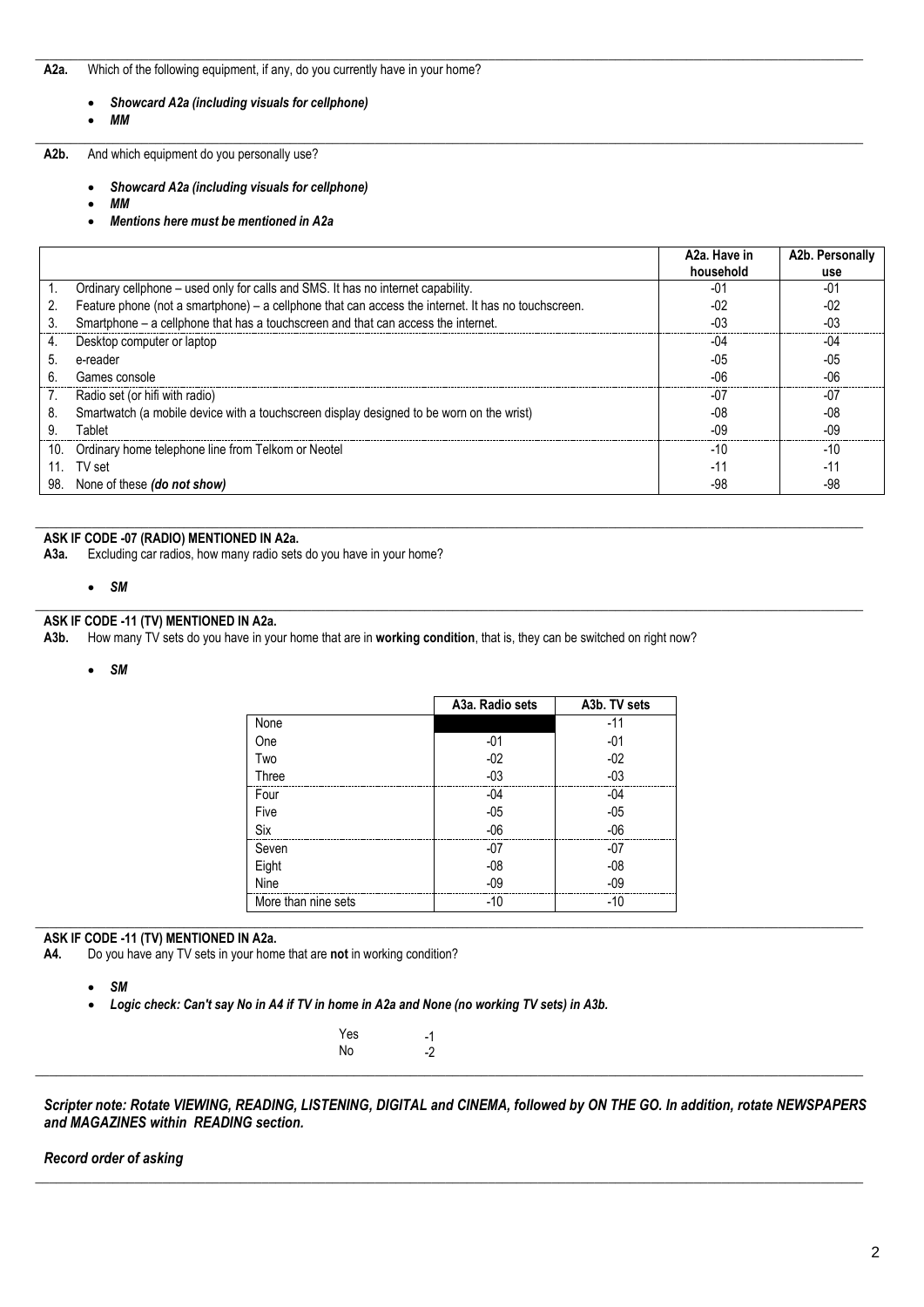## **LISTENING**

#### $\_$  ,  $\_$  ,  $\_$  ,  $\_$  ,  $\_$  ,  $\_$  ,  $\_$  ,  $\_$  ,  $\_$  ,  $\_$  ,  $\_$  ,  $\_$  ,  $\_$  ,  $\_$  ,  $\_$  ,  $\_$  ,  $\_$  ,  $\_$  ,  $\_$  ,  $\_$  ,  $\_$  ,  $\_$  ,  $\_$  ,  $\_$  ,  $\_$  ,  $\_$  ,  $\_$  ,  $\_$  ,  $\_$  ,  $\_$  ,  $\_$  ,  $\_$  ,  $\_$  ,  $\_$  ,  $\_$  ,  $\_$  ,  $\_$  , **ASK THIS SECTION OF RESPONDENTS WHO LISTENED TO RADIO IN THE LAST 12 MONTHS (CODES -1 TO -6 FOR RADIO IN A1)**

 $\_$  ,  $\_$  ,  $\_$  ,  $\_$  ,  $\_$  ,  $\_$  ,  $\_$  ,  $\_$  ,  $\_$  ,  $\_$  ,  $\_$  ,  $\_$  ,  $\_$  ,  $\_$  ,  $\_$  ,  $\_$  ,  $\_$  ,  $\_$  ,  $\_$  ,  $\_$  ,  $\_$  ,  $\_$  ,  $\_$  ,  $\_$  ,  $\_$  ,  $\_$  ,  $\_$  ,  $\_$  ,  $\_$  ,  $\_$  ,  $\_$  ,  $\_$  ,  $\_$  ,  $\_$  ,  $\_$  ,  $\_$  ,  $\_$  ,

\_\_\_\_\_\_\_\_\_\_\_\_\_\_\_\_\_\_\_\_\_\_\_\_\_\_\_\_\_\_\_\_\_\_\_\_\_\_\_\_\_\_\_\_\_\_\_\_\_\_\_\_\_\_\_\_\_\_\_\_\_\_\_\_\_\_\_\_\_\_\_\_\_\_\_\_\_\_\_\_\_\_\_\_\_\_\_\_\_\_\_\_\_\_\_\_\_\_\_\_\_\_\_\_\_\_\_\_\_\_\_\_\_\_\_

I would like to ask you a few questions about your radio listening behaviour. By radio listening, I mean that you personally hear or listen to radio. It does not matter for how long you listen or how – via a radio set, computer, a cellphone, etc. It also does not matter where you listen to it or who chooses the station.

## **ASK IF LISTENED TO RADIO IN PAST 12 MONTHS (CODES -1 TO -6 FOR RADIO IN A1).**

**R1.** During an average week, on how many days do you listen to **radio**?

- *Read out only if necessary*
- *SM*

| 7 days (every day)<br>6 days<br>5 days     | -7<br>-6<br>$-5$ |
|--------------------------------------------|------------------|
| 4 days                                     | -4               |
| 3 days                                     | -3               |
| 2 days                                     | -2               |
| 1 day                                      | -                |
| I don't listen to radio in an average week | -98              |

#### $\_$  ,  $\_$  ,  $\_$  ,  $\_$  ,  $\_$  ,  $\_$  ,  $\_$  ,  $\_$  ,  $\_$  ,  $\_$  ,  $\_$  ,  $\_$  ,  $\_$  ,  $\_$  ,  $\_$  ,  $\_$  ,  $\_$  ,  $\_$  ,  $\_$  ,  $\_$  ,  $\_$  ,  $\_$  ,  $\_$  ,  $\_$  ,  $\_$  ,  $\_$  ,  $\_$  ,  $\_$  ,  $\_$  ,  $\_$  ,  $\_$  ,  $\_$  ,  $\_$  ,  $\_$  ,  $\_$  ,  $\_$  ,  $\_$  , **ASK IF LISTEN TO RADIO IN AN AVERAGE WEEK (CODES -1 TO -7 IN R1).**

**R2a.** On an average weekday, by this I mean either a Monday, Tuesday, Wednesday, Thursday or Friday, how long do you spend listening to radio?

- *Showcard R2a.*
- *SM*
- *Pop-up text will appear to confirm "Between 6-8 hours" and "More than 8 hours" responses for an average weekday*

#### $\_$  , and the set of the set of the set of the set of the set of the set of the set of the set of the set of the set of the set of the set of the set of the set of the set of the set of the set of the set of the set of th **ASK IF LISTEN TO RADIO IN AN AVERAGE WEEK (CODES -1 TO -7 IN R1).**

**R2b.** And how long do you spend listening to radio on an average Saturday?

- *Showcard R2a.*
- *SM*

## ASK IF LISTEN TO RADIO IN AN AVERAGE WEEK (CODES -1 TO -7 IN R1).

**R2c.** And how long do you spend listening to radio on an average Sunday?

- *Showcard R2a.*
- *SM*

|    |                        | R2a Weekdav | R2b Saturdav | <b>R2c Sunday</b> |
|----|------------------------|-------------|--------------|-------------------|
|    | Less than 30 minutes   |             |              |                   |
|    | 30 minutes to 1 hour   |             |              |                   |
|    | Between 1-2 hours      |             |              |                   |
| 4. | Between 2-4 hours      |             |              |                   |
| 5. | Between 4-6 hours      |             |              |                   |
| 6. | Between 6-8 hours      |             |              |                   |
|    | More than 8 hours      |             |              |                   |
|    | Do not listen to radio |             |              |                   |

#### $\_$  , and the set of the set of the set of the set of the set of the set of the set of the set of the set of the set of the set of the set of the set of the set of the set of the set of the set of the set of the set of th **ASK IF LISTENED TO RADIO IN PAST 12 MONTHS (CODES -1 TO -6 FOR RADIO IN A1).**

**R3.** Where do you normally listen to radio?

#### • *Showcard R3*

• *MM*

| In my home or someone else's home                                       |  |
|-------------------------------------------------------------------------|--|
| In my own or someone else's car, a taxi, bus, train, bicycle or on foot |  |
| At my place of work                                                     |  |
| At University or college                                                |  |
| Other (e.g. restaurant, shopping centre or airport etc.)                |  |
| Don't normally listen to radio                                          |  |
|                                                                         |  |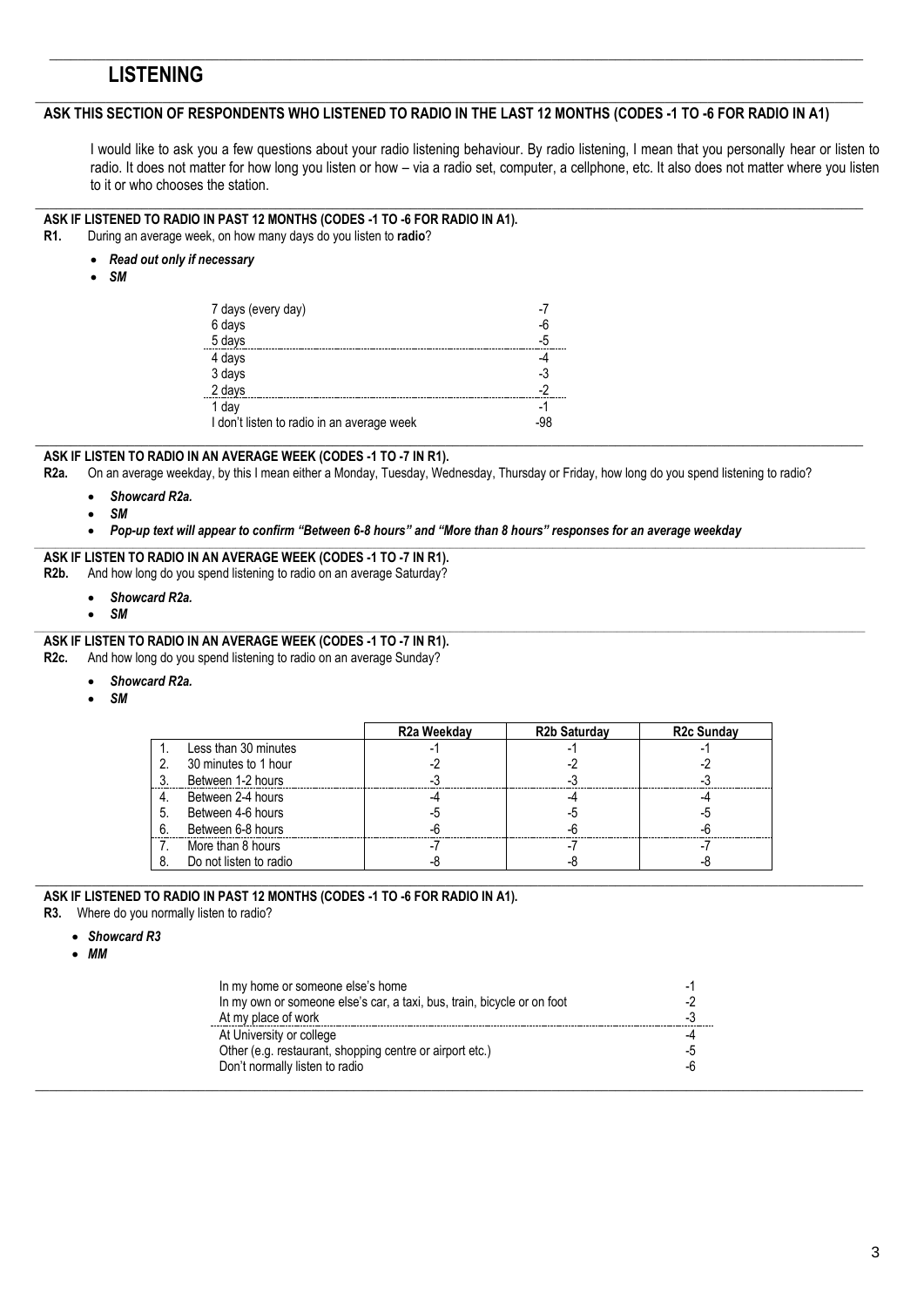### **ASK IF LISTENED TO RADIO IN PAST 12 MONTHS (CODES -1 TO -6 FOR RADIO IN A1).**

**R4.** Apart from today, when last, if at all, did you listen to radio on a…*[read out each device – randomise list]*?

- *Showcard R4 (scale)*
- *SM per device*

|     |                                    | Yesterday | In the last<br>week | In the last<br>month | Longer<br>ago/Never |
|-----|------------------------------------|-----------|---------------------|----------------------|---------------------|
|     | Radio set or hi-fi with radio      |           |                     |                      |                     |
|     | Car, taxi or bus radio             |           |                     |                      |                     |
|     | TV set                             |           |                     |                      |                     |
| -4. | Cellphone                          |           |                     |                      |                     |
| -5. | Desktop computer, laptop or tablet |           |                     | -0                   |                     |
| 6.  | Other (specify)                    |           |                     | -0                   |                     |
|     |                                    |           |                     |                      |                     |

# **ASK IF LISTENED TO RADIO ON A CELLPHONE IN THE LAST MONTH (CODES -1 TO -3 FOR CELLPHONE IN R4).**<br>R5. When you listen to radio on your cellphone, do you use data or the phone's FM transmitter?

- **R5.** When you listen to radio on your cellphone, do you use data or the phone's FM transmitter?
	- *SM*

| Data streaming<br>Phone's FM transmitter |  |
|------------------------------------------|--|
| Both                                     |  |
| ⊃on′t know                               |  |

## **VIEWING**

#### $\_$  ,  $\_$  ,  $\_$  ,  $\_$  ,  $\_$  ,  $\_$  ,  $\_$  ,  $\_$  ,  $\_$  ,  $\_$  ,  $\_$  ,  $\_$  ,  $\_$  ,  $\_$  ,  $\_$  ,  $\_$  ,  $\_$  ,  $\_$  ,  $\_$  ,  $\_$  ,  $\_$  ,  $\_$  ,  $\_$  ,  $\_$  ,  $\_$  ,  $\_$  ,  $\_$  ,  $\_$  ,  $\_$  ,  $\_$  ,  $\_$  ,  $\_$  ,  $\_$  ,  $\_$  ,  $\_$  ,  $\_$  ,  $\_$  , **ASK THIS SECTION OF RESPONDENTS WHO WATCHED TV IN THE LAST 12 MONTHS (CODES -1 TO -6 FOR TV IN A1)**

I would like to ask you a few questions about your TV viewing behaviour. By TV viewing, I mean that you personally watch any form of TV (whether broadcast or streaming). It does not matter for how long you watch or how – via a TV set, computer, a cellphone, etc. It also doesn't matter where you watch it or who chooses what to watch.

#### $\_$  , and the set of the set of the set of the set of the set of the set of the set of the set of the set of the set of the set of the set of the set of the set of the set of the set of the set of the set of the set of th **ASK IF WATCHED TV IN PAST 12 MONTHS (CODES -1 TO -6 FOR TV IN A1).**

**T1.** During an average week, on how many days do you personally watch TV?

- *Read out only if necessary*
	- *SM*

| 7 days (every day)                  |     |
|-------------------------------------|-----|
| 6 days                              | -6  |
| 5 days                              | -5  |
| 4 days                              |     |
| 3 days                              | -3  |
| 2 days                              | -2  |
| 1 day                               | -   |
| I don't watch TV in an average week | -98 |

#### **ASK IF WATCH TV IN AN AVERAGE WEEK (CODES -1 TO -7 IN T1).**

**T2a**. On an average weekday, by this I mean either a Monday, Tuesday, Wednesday, Thursday or Friday, how long do you spend watching TV?

 $\_$  ,  $\_$  ,  $\_$  ,  $\_$  ,  $\_$  ,  $\_$  ,  $\_$  ,  $\_$  ,  $\_$  ,  $\_$  ,  $\_$  ,  $\_$  ,  $\_$  ,  $\_$  ,  $\_$  ,  $\_$  ,  $\_$  ,  $\_$  ,  $\_$  ,  $\_$  ,  $\_$  ,  $\_$  ,  $\_$  ,  $\_$  ,  $\_$  ,  $\_$  ,  $\_$  ,  $\_$  ,  $\_$  ,  $\_$  ,  $\_$  ,  $\_$  ,  $\_$  ,  $\_$  ,  $\_$  ,  $\_$  ,  $\_$  ,

- *Showcard T2a*
- *SM*
- *Pop-up text will appear to confirm "Between 6-8 hours" and "More than 8 hours" responses for an average weekday*

## $\_$  ,  $\_$  ,  $\_$  ,  $\_$  ,  $\_$  ,  $\_$  ,  $\_$  ,  $\_$  ,  $\_$  ,  $\_$  ,  $\_$  ,  $\_$  ,  $\_$  ,  $\_$  ,  $\_$  ,  $\_$  ,  $\_$  ,  $\_$  ,  $\_$  ,  $\_$  ,  $\_$  ,  $\_$  ,  $\_$  ,  $\_$  ,  $\_$  ,  $\_$  ,  $\_$  ,  $\_$  ,  $\_$  ,  $\_$  ,  $\_$  ,  $\_$  ,  $\_$  ,  $\_$  ,  $\_$  ,  $\_$  ,  $\_$  , **ASK IF WATCH TV IN AN AVERAGE WEEK (CODES -1 TO -7 IN T1).**

**T2b**. And how long do you spend watching TV on an average Saturday?

- *Showcard T2a*
- *SM*

### $\_$  ,  $\_$  ,  $\_$  ,  $\_$  ,  $\_$  ,  $\_$  ,  $\_$  ,  $\_$  ,  $\_$  ,  $\_$  ,  $\_$  ,  $\_$  ,  $\_$  ,  $\_$  ,  $\_$  ,  $\_$  ,  $\_$  ,  $\_$  ,  $\_$  ,  $\_$  ,  $\_$  ,  $\_$  ,  $\_$  ,  $\_$  ,  $\_$  ,  $\_$  ,  $\_$  ,  $\_$  ,  $\_$  ,  $\_$  ,  $\_$  ,  $\_$  ,  $\_$  ,  $\_$  ,  $\_$  ,  $\_$  ,  $\_$  , **ASK IF WATCH TV IN AN AVERAGE WEEK (CODES -1 TO -7 IN T1).**

**T2c.** And how long do you spend watching TV on an average Sunday?

- *Showcard T2a*
- *SM*

|    |                         | T2a Weekday | T2b Saturdav | T2c Sundav |
|----|-------------------------|-------------|--------------|------------|
|    | Less than 30 minutes    |             |              |            |
|    | 2. 30 minutes to 1 hour |             |              |            |
|    | Between 1-2 hours       |             |              |            |
| 4. | Between 2-4 hours       |             |              |            |
| 5. | Between 4-6 hours       |             |              |            |
| 6. | Between 6-8 hours       |             |              |            |
|    | More than 8 hours       |             |              |            |
|    | Do not watch TV         |             |              |            |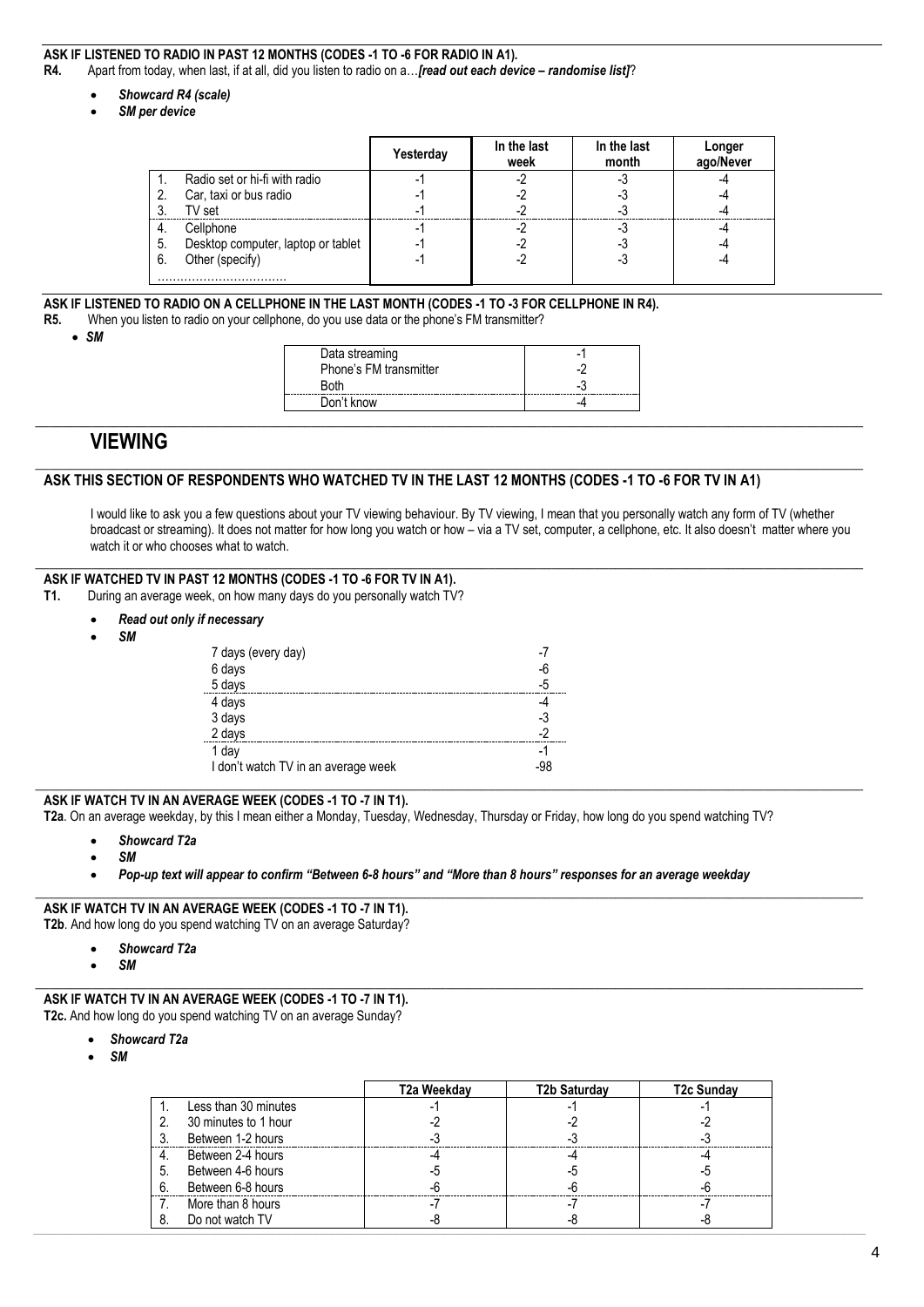#### \_\_\_\_\_\_\_\_\_\_\_\_\_\_\_\_\_\_\_\_\_\_\_\_\_\_\_\_\_\_\_\_\_\_\_\_\_\_\_\_\_\_\_\_\_\_\_\_\_\_\_\_\_\_\_\_\_\_\_\_\_\_\_\_\_\_\_\_\_\_\_\_\_\_\_\_\_\_\_\_\_\_\_\_\_\_\_\_\_\_\_\_\_\_\_\_\_\_\_\_\_\_\_\_\_\_\_\_\_\_\_\_\_\_\_ **ASK IF WATCHED TV IN PAST 12 MONTHS (CODES -1 TO -6 FOR TV IN A1).**

- **T3.** Apart from today, when last, if at all, did you watch TV on a…*[read out each device – randomise list]*?
	- *Showcard T3 (scale)*
	- *SM per device*

|                                  | Yesterday | In the last<br>week | In the last<br>month | Longer<br>ago/Never |
|----------------------------------|-----------|---------------------|----------------------|---------------------|
| TV set                           | -         | c                   | - 3                  |                     |
| Cellphone<br>2.                  | ۰         |                     |                      |                     |
| Desktop computer or laptop<br>3. |           |                     |                      |                     |
| Tablet<br>4.                     |           |                     | -3                   | -----               |
| Games console<br>5.              |           |                     |                      |                     |
| Other (specify)<br>6.            | -         | ∩                   | ר.-                  |                     |
|                                  |           |                     |                      |                     |
|                                  |           |                     |                      |                     |

### **ASK IF WATCHED TV IN PAST 12 MONTHS (CODES -1 TO -6 FOR TV IN A1).**

**T4.** People can watch TV at different places. In the last week, have you watched TV in any of these locations..? Probe: Any others?

- *Read out locations (randomise)*
- *MM*

| In your home                                       |     |
|----------------------------------------------------|-----|
| In someone else's home                             | -10 |
| At work                                            | -2  |
| At school or college                               | -3  |
| While travelling in a car, bus, taxi, etc          |     |
| At a bar, shebeen, pub or café                     | -5  |
| At a shopping centre, shop or bank                 | -6  |
| At a restaurant or coffee shop                     |     |
| Elsewhere (Specify)                                | -8  |
|                                                    |     |
|                                                    |     |
| Have not watched TV in the last week (do not read) | -q  |

## **ASK T5A-F IF WORKING TV SET IN HOME (CODES 1-10 IN A3B).**

Now I would like to ask some questions about the **working TV sets** in your home.

- **T5a.** Thinking about *… [read out main TV set first, then other TV sets from A3b if MM]* in your home, which of these pictures best shows the type of TV it is and what devices are attached to it?
	- *SHOW T5 PICTURE CARD*
	- *Interviewer record answers for T5a, T5b, T5c, T5d separately*
	- *T5a: Select one picture for T5a (SM)*
	- *T5b and T5d: MM*
	- *T5c: MM, but SM within DStv decoders*
	- *T5c: Only select a picture for T5c if Satellite dish selected at T5b*

#### $\_$  ,  $\_$  ,  $\_$  ,  $\_$  ,  $\_$  ,  $\_$  ,  $\_$  ,  $\_$  ,  $\_$  ,  $\_$  ,  $\_$  ,  $\_$  ,  $\_$  ,  $\_$  ,  $\_$  ,  $\_$  ,  $\_$  ,  $\_$  ,  $\_$  ,  $\_$  ,  $\_$  ,  $\_$  ,  $\_$  ,  $\_$  ,  $\_$  ,  $\_$  ,  $\_$  ,  $\_$  ,  $\_$  ,  $\_$  ,  $\_$  ,  $\_$  ,  $\_$  ,  $\_$  ,  $\_$  ,  $\_$  ,  $\_$  , **ASK IF TV IS A FLATSCREEN (CODE 1 IN T5A)***.*

**T5e.** Are you able to watch via the internet on this TV? For example, by connecting a Smart TV to the internet, using a DStv Explora Decoder or using another device attached to the TV, such as Apple TV or Chromecast.

 $\_$  ,  $\_$  ,  $\_$  ,  $\_$  ,  $\_$  ,  $\_$  ,  $\_$  ,  $\_$  ,  $\_$  ,  $\_$  ,  $\_$  ,  $\_$  ,  $\_$  ,  $\_$  ,  $\_$  ,  $\_$  ,  $\_$  ,  $\_$  ,  $\_$  ,  $\_$  ,  $\_$  ,  $\_$  ,  $\_$  ,  $\_$  ,  $\_$  ,  $\_$  ,  $\_$  ,  $\_$  ,  $\_$  ,  $\_$  ,  $\_$  ,  $\_$  ,  $\_$  ,  $\_$  ,  $\_$  ,  $\_$  ,  $\_$  ,

• *SM*

### **ASK IF YES (CODE 1 IN T5E).**

**T5f.** And do you ever watch via the internet on this TV set?

• *SM*

#### *ASK FOR MAIN TV SET FIRST. REPEAT T5a-f FOR EACH TV SET MENTIONED IN A3b.*

*Continued/...*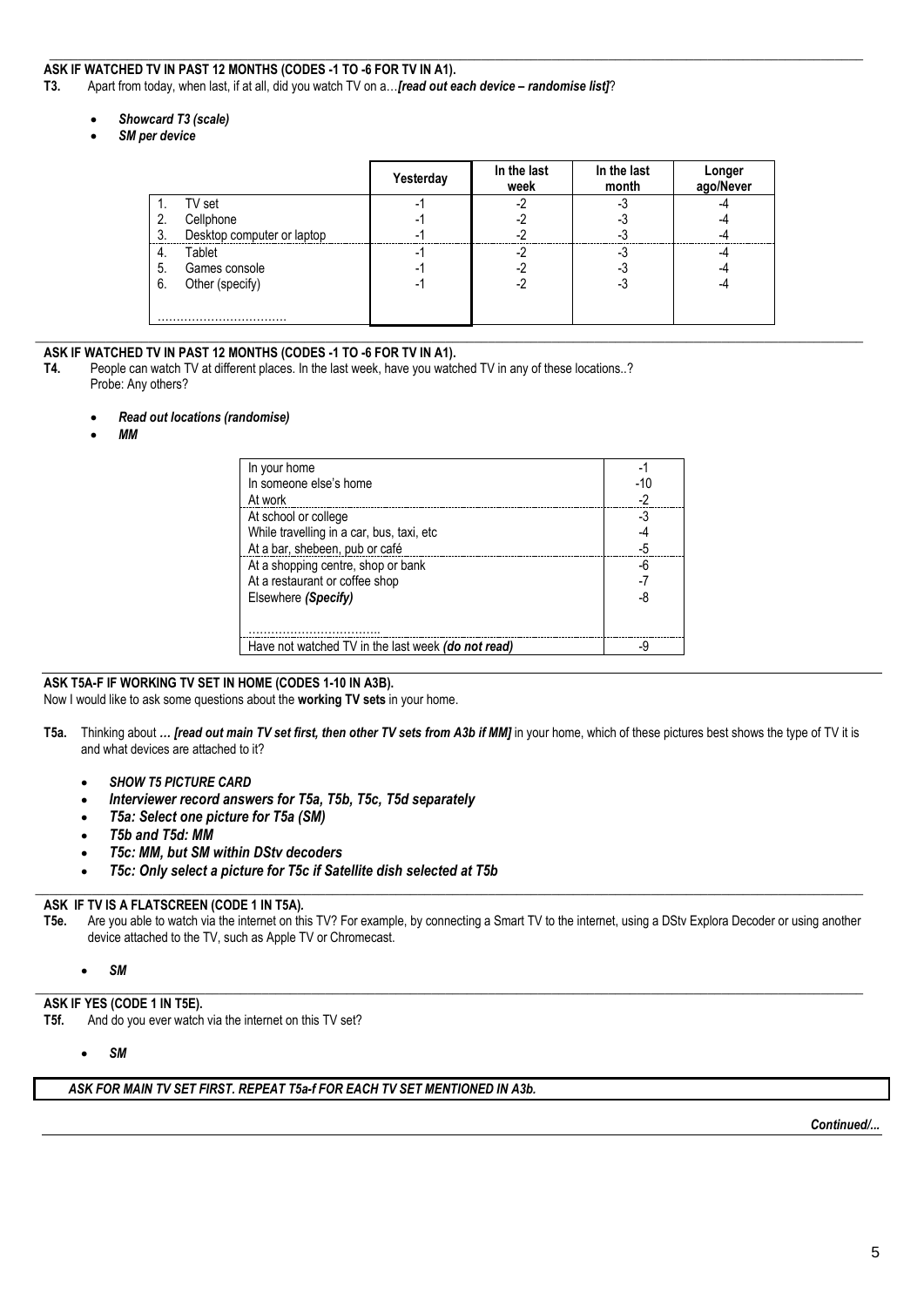|              |                                | A3b<br>(autofill) |                   | T5a. Type of<br>TV set | T5b.<br>Reception |                |                                    | (Interviewer to verify if | <b>T5c. Devices</b><br>possible) |               |              |              | T5d. Other devices |              |               |              | T5e. Internet access |              | access     | T5f. Use<br>internet |
|--------------|--------------------------------|-------------------|-------------------|------------------------|-------------------|----------------|------------------------------------|---------------------------|----------------------------------|---------------|--------------|--------------|--------------------|--------------|---------------|--------------|----------------------|--------------|------------|----------------------|
|              |                                | TV set number     | ≧<br>Standard box | screen/HD<br>Flat      | antenna<br>Aerial | Satellite dish | Standard<br>decoder<br><b>DStv</b> | DStv PVR decoder          | <b>OVHD</b> decoder              | Other decoder | DVD player   | VHS recorder | console<br>Games   | Media player | None of these | Yes          | $\epsilon$           | ΣK           | yes        | $\mathsf{S}$         |
| 1.<br>2.     | Your main TV Set<br>TV Set Two | $-1$<br>$-2$      | $-1$<br>$-1$      | $-2$<br>$-2$           | $-1$<br>$-1$      | $-2$<br>$-2$   | $-1$<br>$-1$                       | $-2$<br>$-2$              | $-3$<br>$-3$                     | $-4$<br>$-4$  | $-1$<br>$-1$ | $-2$<br>$-2$ | $-3$<br>-3         | -4<br>-4     | $-5$<br>$-5$  | $-1$<br>$-1$ | $-2$<br>$-2$         | $-3$<br>$-3$ | -1<br>$-1$ | $-2$<br>$-2$         |
| 3.           | TV Set Three                   | -3                | $-1$              | $-2$                   | $-1$              | $-2$           | $-1$                               | $-2$                      | $-3$                             | $-4$          | $-1$         | $-2$         | -3                 | -4           | $-5$          | $-1$         | $-2$                 | -3           | $-1$       | $-2$                 |
| 4.           | TV Set Four                    | -4                | $-1$              | $-2$                   | $-1$              | $-2$           | $-1$                               | $-2$                      | -3                               | -4            | $-1$         | $-2$         | $-3$               | -4           | $-5$          | $-1$         | $-2$                 | -3           | -1         | $-2$                 |
| 5.           | TV Set Five                    | $-5$              | $-1$              | $-2$                   | $-1$              | $-2$           | $-1$                               | $-2$                      | -3                               | $-4$          | $-1$         | $-2$         | -3                 | -4           | $-5$          | $-1$         | $-2$                 | -3           | $-1$       | $-2$                 |
| 6.           | TV Set Six                     | $-6$              | $-1$              | $-2$                   | $-1$              | $-2$           | $-1$                               | $-2$                      | $-3$                             | $-4$          | $-1$         | $-2$         | $-3$               | -4           | $-5$          | $-1$         | $-2$                 | $-3$         | $-1$       | $-2$                 |
| ------<br>7. | <br>TV Set Seven               | -7                | -1                | -2                     | -1                | -2             | -1                                 | $-2$                      | -3                               | -4            | <br>-1       | $-2$         | -3                 | -4           | .<br>-5       | -1           | $-2$                 | -3           | -1         | $-2$                 |
| 8.           | TV Set Eight                   | -8                | $-1$              | $-2$                   | $-1$              | $-2$           | $-1$                               | $-2$                      | -3                               | $-4$          | $-1$         | $-2$         | -3                 | -4           | $-5$          | $-1$         | $-2$                 | -3           | $-1$       | $-2$                 |
| 9.           | TV Set Nine                    | -9                | $-1$              | $-2$                   | $-1$              | $-2$           | $-1$                               | $-2$                      | -3                               | $-4$          | $-1$         | $-2$         | -3                 | -4           | $-5$          | -1           | $-2$                 | $-3$         | $-1$       | $-2$                 |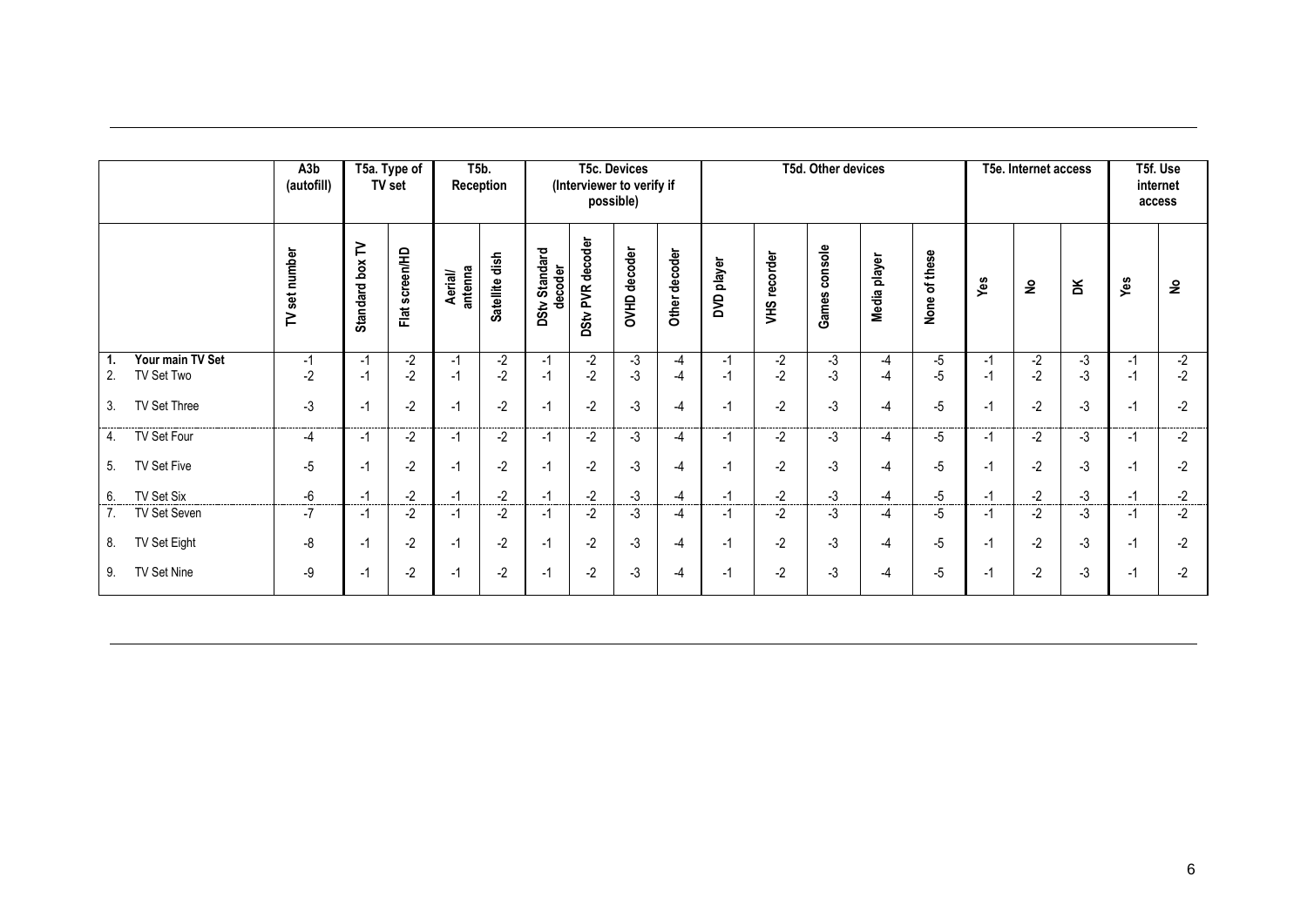## $\_$  , and the set of the set of the set of the set of the set of the set of the set of the set of the set of the set of the set of the set of the set of the set of the set of the set of the set of the set of the set of th **ASK IF WATCHED TV IN PAST 12 MONTHS (CODES -1 TO -6 FOR TV IN A1).**<br>**T6.** People can watch TV programmes in different ways. Apart from today, w

- **T6.** People can watch TV programmes in different ways. Apart from today, when last, if at all, did you *…[read out each activity – rotate order]*?
	- *Refer to card T3 (scale)*
	- *SM per activity*

|    |                                                                                                                                                      | Yesterday | In the last<br>week | In the last<br>month | Longer ago/<br><b>Never</b> |
|----|------------------------------------------------------------------------------------------------------------------------------------------------------|-----------|---------------------|----------------------|-----------------------------|
|    | Watch a TV programme at the time it is being broadcast on the                                                                                        | ÷         |                     | -3                   |                             |
|    | channel                                                                                                                                              | -1        |                     | -3                   |                             |
| 2. | Watch a TV programme that you or someone else recorded for<br>later viewing                                                                          |           |                     |                      |                             |
| 3. | Watch a TV programme that has been automatically stored on<br>your decoder for a few days or weeks, for you to view at a time<br>that suits you best | -1        |                     | -3                   |                             |
| 4. | Watch a TV programme on a DVD box set                                                                                                                | -1        | $-2^{\circ}$        | -3                   |                             |
| 5. | Watch a TV programme online                                                                                                                          | ÷         |                     | -3                   |                             |

\_\_\_\_\_\_\_\_\_\_\_\_\_\_\_\_\_\_\_\_\_\_\_\_\_\_\_\_\_\_\_\_\_\_\_\_\_\_\_\_\_\_\_\_\_\_\_\_\_\_\_\_\_\_\_\_\_\_\_\_\_\_\_\_\_\_\_\_\_\_\_\_\_\_\_\_\_\_\_\_\_\_\_\_\_\_\_\_\_\_\_\_\_\_\_\_\_\_\_\_\_\_\_\_\_\_\_\_\_\_\_\_\_\_\_

#### **ASK IF WATCHED TV IN PAST 12 MONTHS (CODES -1 TO -6 FOR TV IN A1).**

- **T8.** Which of these TV services, if any, do you currently view in your home? Please mention all the ones that apply to your household.
	- *Showcard T8 including description for each (number of channels, monthly subscription and key channels).*
		- *MM (but SM within DStv)*

|     | DStv:                             |       |
|-----|-----------------------------------|-------|
|     | DStv EasyView                     | -1    |
| 2.  | <b>DStv Access</b>                | $-2$  |
| 3.  | <b>DStv Family</b>                | $-3$  |
| 4.  | <b>DStv Compact</b>               | -4    |
| 5.  | DStv Compact Plus                 | $-5$  |
| 6.  | <b>DSty Premium</b>               | $-6$  |
|     | StarSat:                          |       |
| 7.  | <b>StarSat</b>                    | -7    |
|     | <b>Other</b>                      |       |
| 8.  | OVHD (OpenView HD)                | -8    |
| 10. | Online subscription services      | $-10$ |
| 11. | None of these (SABC and etv only) | $-11$ |
| 12. | Don't know (do not show)          | $-12$ |

 $\_$  ,  $\_$  ,  $\_$  ,  $\_$  ,  $\_$  ,  $\_$  ,  $\_$  ,  $\_$  ,  $\_$  ,  $\_$  ,  $\_$  ,  $\_$  ,  $\_$  ,  $\_$  ,  $\_$  ,  $\_$  ,  $\_$  ,  $\_$  ,  $\_$  ,  $\_$  ,  $\_$  ,  $\_$  ,  $\_$  ,  $\_$  ,  $\_$  ,  $\_$  ,  $\_$  ,  $\_$  ,  $\_$  ,  $\_$  ,  $\_$  ,  $\_$  ,  $\_$  ,  $\_$  ,  $\_$  ,  $\_$  ,  $\_$  ,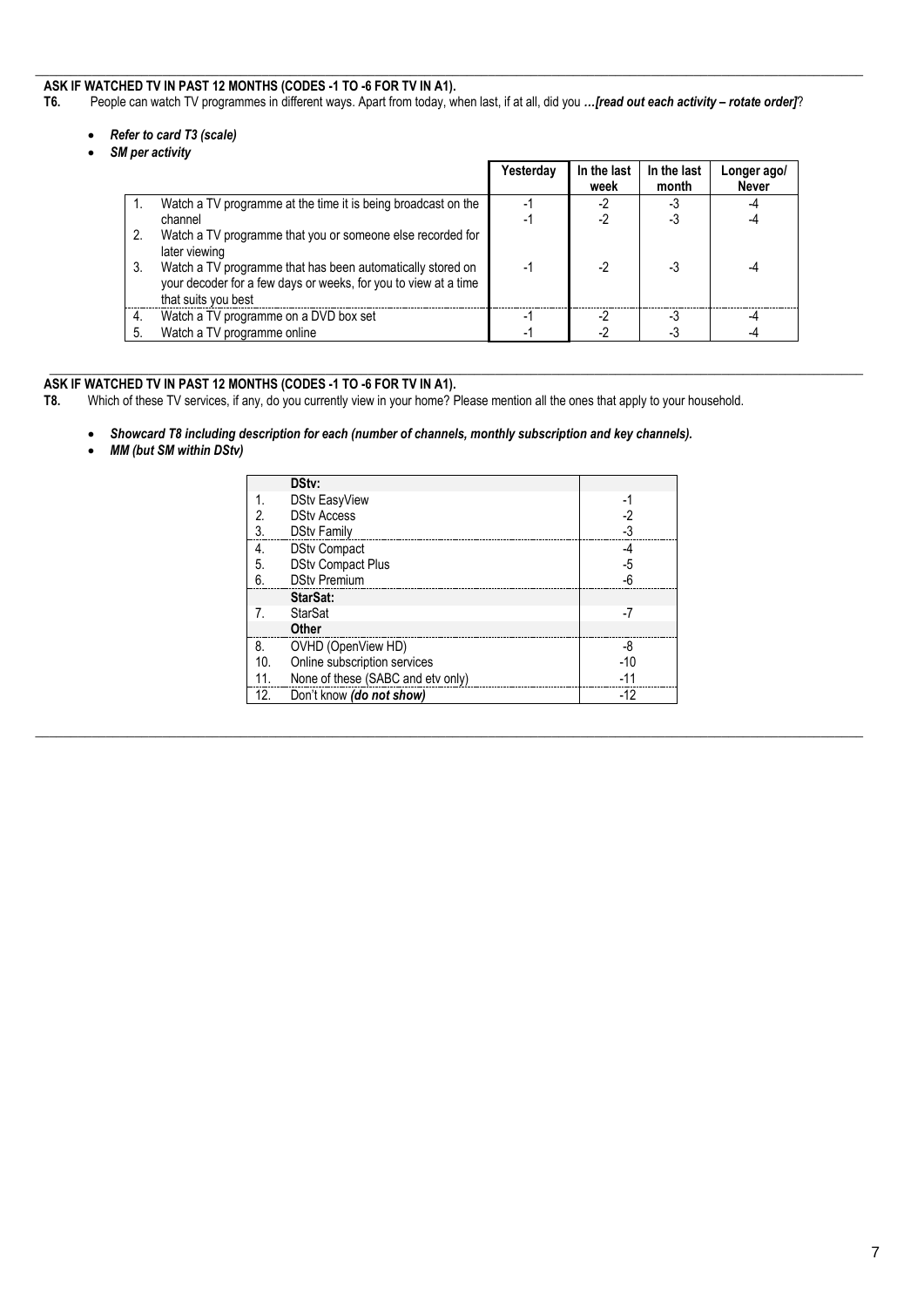## **READING**

## **ROTATE NEWSPAPER (N1- N6) AND MAGAZINE (M1-M6) SECTIONS AND NOTE WHICH IS ASKED FIRST.**

## **NEWSPAPERS**

#### **ASK THIS SECTION OF RESPONDENTS WHO READ OR PAGED THROUGH A NEWSPAPER ON PAPER OR ONLINE IN THE LAST 12 MONTHS (CODES -1 TO -6 FOR NEWSPAPER IN A1)**

 $\_$  ,  $\_$  ,  $\_$  ,  $\_$  ,  $\_$  ,  $\_$  ,  $\_$  ,  $\_$  ,  $\_$  ,  $\_$  ,  $\_$  ,  $\_$  ,  $\_$  ,  $\_$  ,  $\_$  ,  $\_$  ,  $\_$  ,  $\_$  ,  $\_$  ,  $\_$  ,  $\_$  ,  $\_$  ,  $\_$  ,  $\_$  ,  $\_$  ,  $\_$  ,  $\_$  ,  $\_$  ,  $\_$  ,  $\_$  ,  $\_$  ,  $\_$  ,  $\_$  ,  $\_$  ,  $\_$  ,  $\_$  ,  $\_$  ,

 $\_$  ,  $\_$  ,  $\_$  ,  $\_$  ,  $\_$  ,  $\_$  ,  $\_$  ,  $\_$  ,  $\_$  ,  $\_$  ,  $\_$  ,  $\_$  ,  $\_$  ,  $\_$  ,  $\_$  ,  $\_$  ,  $\_$  ,  $\_$  ,  $\_$  ,  $\_$  ,  $\_$  ,  $\_$  ,  $\_$  ,  $\_$  ,  $\_$  ,  $\_$  ,  $\_$  ,  $\_$  ,  $\_$  ,  $\_$  ,  $\_$  ,  $\_$  ,  $\_$  ,  $\_$  ,  $\_$  ,  $\_$  ,  $\_$  ,

I would like to ask you a few questions about your reading of paper newspapers AND news content online. By this I mean that you personally read or paged through any part of these paper newspapers OR you read any news content online on your computer, cellphone or tablet. It does not matter if you paid for them or if they were free.

#### **ASK IF READ PAPER OR DIGITAL NEWSPAPERS IN PAST 12 MONTHS (CODES -1 TO -6 FOR NEWSPAPER IN A1).**

**N1.** During an average week, on how many days do you read or page through paper newspapers OR read news content online via a computer, cellphone or tablet?

- *Read out only if necessary*
- *SM*

| 7 days (every day)<br>6 days<br>5 days<br>4 days<br>3 days        | -6<br>-5<br>-3<br>-2     |
|-------------------------------------------------------------------|--------------------------|
| 2 days<br>1 day                                                   | $\overline{\phantom{a}}$ |
| I don't read newspapers or news content online in an average week | -98                      |

#### **ASK IF READ NEWSPAPERS IN AN AVERAGE WEEK (CODES -1 TO -7 IN N1).**

- **N2a.** On an average weekday, by this I mean either a Monday, Tuesday, Wednesday, Thursday or Friday, how long do you spend reading or paging through paper newspapers OR reading news content online?
	- *Showcard N2a*
	- *SM*
	- *Pop-up text will appear to confirm "Between 6-8 hours" and "More than 8 hours" responses for an average weekday*

#### **ASK IF READ NEWSPAPERS IN AN AVERAGE WEEK (CODES -1 TO -7 IN N1).**

**N2b.** And how long do you spend reading or paging through paper newspapers OR reading news content online on an average Saturday?

- *Showcard N2a*
- *SM*

### **ASK IF READ NEWSPAPERS IN AN AVERAGE WEEK (CODES -1 TO -7 IN N1).**

**N2c.** And how long do you spend reading or paging through paper newspapers OR reading news content online on an average Sunday?

- *Showcard N2a*
- *SM*

|    |                                   | N2a Weekday | <b>N2b Saturdav</b> | N <sub>2</sub> c Sundav |
|----|-----------------------------------|-------------|---------------------|-------------------------|
|    | Less than 30 minutes              |             |                     |                         |
|    | 30 minutes to 1 hour              |             |                     |                         |
|    | Between 1-2 hours                 |             |                     |                         |
| 4. | Between 2-4 hours                 |             |                     |                         |
| 5. | Between 4-6 hours                 |             |                     |                         |
| ხ. | Between 6-8 hours                 |             |                     |                         |
|    | 7. More than 8 hours              |             |                     |                         |
|    | 8. Do not read newspapers or news |             |                     |                         |
|    | content online                    |             |                     |                         |

**ASK IF READ PAPER OR DIGITAL NEWSPAPERS IN PAST 12 MONTHS (CODES -1 TO -6 FOR NEWSPAPER IN A1).**

**N3.** Newspapers and news content can be read in different ways. Apart from today, when last, if at all, did you read *…[read out device]*?

- *Showcard N3 (scale)*
- *Rotate order in which devices are read out.*
- *SM per device*

|                                 | Yesterday | iast<br>week<br>In the | In the last<br>month | ო<br>In the last<br>months | $\tilde{c}$<br>the last<br>months<br>르 | Longer ago | Never |
|---------------------------------|-----------|------------------------|----------------------|----------------------------|----------------------------------------|------------|-------|
| On a tablet                     | ۰         | $-2$                   | -3                   | -4                         | -5                                     | -6         |       |
| On a desktop computer or laptop | и<br>-    | $-2$                   | -3                   | -4                         | -5                                     | -6         |       |
| On a cellphone                  | ۰         | $-2$                   | -3                   | -4                         | -5                                     | -6         |       |
| A paper copy                    | - 1       | $-2$                   | -3                   | -4                         | -5                                     | -6         |       |

\_\_\_\_\_\_\_\_\_\_\_\_\_\_\_\_\_\_\_\_\_\_\_\_\_\_\_\_\_\_\_\_\_\_\_\_\_\_\_\_\_\_\_\_\_\_\_\_\_\_\_\_\_\_\_\_\_\_\_\_\_\_\_\_\_\_\_\_\_\_\_\_\_\_\_\_\_\_\_\_\_\_\_\_\_\_\_\_\_\_\_\_\_\_\_\_\_\_\_\_\_\_\_\_\_\_\_\_\_\_\_\_\_\_\_\_\_\_\_\_\_\_\_\_\_\_\_\_\_\_\_\_\_\_\_\_\_\_\_\_\_\_\_\_\_\_\_\_\_\_\_\_\_\_\_\_\_\_\_\_\_\_\_\_\_\_\_\_\_\_\_\_\_\_\_\_\_\_\_\_\_\_\_\_\_\_\_\_\_\_\_\_\_\_\_\_\_\_\_\_\_\_\_\_\_\_\_\_\_\_\_\_\_\_\_\_\_\_\_\_\_\_\_\_\_\_\_\_\_\_\_\_\_\_\_\_\_\_\_\_\_\_\_\_\_\_\_\_\_\_\_\_\_\_\_\_\_\_\_\_\_\_\_\_\_\_\_\_\_\_\_\_\_\_\_\_\_\_\_\_\_\_\_\_\_\_\_\_\_\_\_\_\_\_\_\_\_\_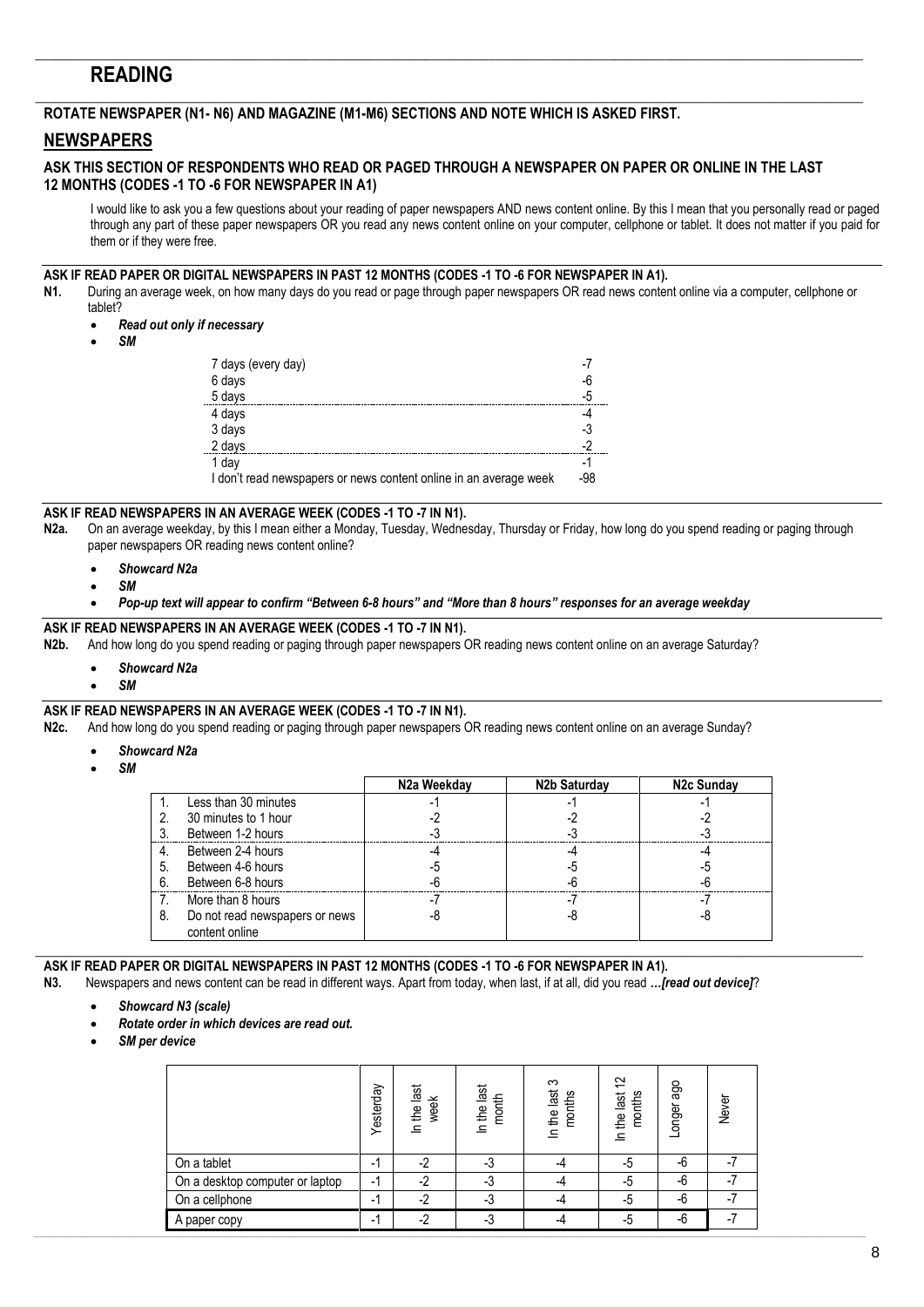# **ASK N4 FOR PAPER COPY EVER READ (CODES -1 TO -6 IN N3) ELSE GO TO NEXT MEDIA SECTION.**

**N4***.* Now thinking only about **paper** newspapers*,* apart from today*,* when was the last time you read or looked at a*…[read out each newspaper type]*?

 $\_$  ,  $\_$  ,  $\_$  ,  $\_$  ,  $\_$  ,  $\_$  ,  $\_$  ,  $\_$  ,  $\_$  ,  $\_$  ,  $\_$  ,  $\_$  ,  $\_$  ,  $\_$  ,  $\_$  ,  $\_$  ,  $\_$  ,  $\_$  ,  $\_$  ,  $\_$  ,  $\_$  ,  $\_$  ,  $\_$  ,  $\_$  ,  $\_$  ,  $\_$  ,  $\_$  ,  $\_$  ,  $\_$  ,  $\_$  ,  $\_$  ,  $\_$  ,  $\_$  ,  $\_$  ,  $\_$  ,  $\_$  ,  $\_$  ,

- *Showcard N3 (scale)*
- *SM per newspaper type*
- *"Look up lists" to be used for Free local weekly newspapers, Paid-for local weekly newspapers and Paid-for weekly newspapers*

|    |                                                                                                                                                    | Yesterdav | In the last<br>week | In the last<br>month | In the last<br>3 months | In the last<br>12<br>months | Longer<br>ago | Never |
|----|----------------------------------------------------------------------------------------------------------------------------------------------------|-----------|---------------------|----------------------|-------------------------|-----------------------------|---------------|-------|
|    | Daily newspaper. These are papers that come out Monday to<br>Fridav                                                                                | $-1$      | -2                  | -3                   | -4                      | $-5$                        | -6            |       |
| 2. | Saturday newspaper. These are papers that only come out<br>on a Saturday.                                                                          | -1        | -2                  | -3                   |                         | -5                          | -6            |       |
| 3. | <b>Sunday newspaper.</b> These are papers that only come out on<br>a Sundav                                                                        | ÷.        |                     | -3                   |                         | -5                          | -6            |       |
| 4. | Free local weekly newspaper. These are free papers that<br>come out at least once a week.                                                          | -1        | -2                  | -3                   |                         | -5                          | -6            |       |
| 5. | Paid-for local weekly newspaper. These are papers that you<br>have to pay for that come out at least once a week but always<br>on Monday to Friday | -1        | -2                  | -3                   |                         | -5                          | -6            |       |
| 6. | Paid-for weekly newspaper. These are papers that you have<br>to pay for that come out at least once a week but always on<br>Monday to Friday       | -1        | -2                  | -3                   |                         | -5                          | -6            |       |

# **ASK N5 FOR EACH PAPER NEWSPAPER TYPE READ IN THE LAST 12 MONTHS (CODES -1 TO -5 IN N4):**<br>N5. Thinking about the last...*[read out newspaper type]* that you read, would you say you read...?

**N5.** Thinking about the last…*[read out newspaper type]* that you read, would you say you read…?

- *Showcard N5 (scale)*
- *SM per newspaper type*

|    |                                    | 4 out of 4<br><b>issues</b><br>(All) | 3 out of 4<br>issues<br>(Most) | 2 out of 4<br>issues<br>(Some) | 1 out of 4<br>issues<br>(Few) | Less than<br>1 out of 4<br>issues<br>(Verv few) |
|----|------------------------------------|--------------------------------------|--------------------------------|--------------------------------|-------------------------------|-------------------------------------------------|
|    | Daily newspaper                    | -4                                   | -3                             | $-2$                           | -                             | -0                                              |
| 2. | Saturday newspaper                 |                                      | -3                             | $-2$                           | -                             | -0                                              |
| 3. | Sunday newspaper                   |                                      | -3                             | -2                             |                               | $-0$                                            |
| 4. | Free local weekly newspaper        | -4                                   | -3                             | $-2$                           | $-1$                          | -0                                              |
| 5. | Paid-for local weekly<br>newspaper | -4                                   | -3                             | -2                             | -                             | -0                                              |
| 6. | Paid-for weekly newspaper          |                                      | -3                             | $-2$                           |                               | -0                                              |

## $\_$  ,  $\_$  ,  $\_$  ,  $\_$  ,  $\_$  ,  $\_$  ,  $\_$  ,  $\_$  ,  $\_$  ,  $\_$  ,  $\_$  ,  $\_$  ,  $\_$  ,  $\_$  ,  $\_$  ,  $\_$  ,  $\_$  ,  $\_$  ,  $\_$  ,  $\_$  ,  $\_$  ,  $\_$  ,  $\_$  ,  $\_$  ,  $\_$  ,  $\_$  ,  $\_$  ,  $\_$  ,  $\_$  ,  $\_$  ,  $\_$  ,  $\_$  ,  $\_$  ,  $\_$  ,  $\_$  ,  $\_$  ,  $\_$  , ASK N5 FOR EACH PAPER NEWSPAPER TYPE READ IN THE LAST 12 MONTHS (CODES -1 TO -5 IN N4):<br>N6. Where do you usually get your....*[read out newspaper type from N4]?*

**N6.** Where do you usually get your….*[read out newspaper type from N4]?* Any other ways?

- *Showcard N6 (source of copy)*
- *MM*

|                                                                                                     | 르.<br>else<br>اة<br>10<br>subscribes<br>someone<br>৯<br>household<br>≔<br>$\mathbf{a}$<br>subscribe<br>$\widetilde{\mathsf{E}}$ | It is a work copy | delivered to my<br>at another<br>Copy<br>place<br>copy<br>free<br>a<br>a free<br>ŏ<br>home<br>$\frac{1}{16}$ | It is someone else's copy | someone else in my<br>home<br>It is bought by | it myself<br>I buy | Other (specify) |
|-----------------------------------------------------------------------------------------------------|---------------------------------------------------------------------------------------------------------------------------------|-------------------|--------------------------------------------------------------------------------------------------------------|---------------------------|-----------------------------------------------|--------------------|-----------------|
| 1.                                                                                                  |                                                                                                                                 | -2                | -3                                                                                                           | -4                        | -5                                            | -6                 | $-7$            |
|                                                                                                     |                                                                                                                                 | -2                | -3                                                                                                           | -4                        | -5                                            | -6                 | $-7$            |
| Daily newspaper.<br>2.                                                                              |                                                                                                                                 |                   |                                                                                                              |                           | $-5$                                          | -6                 | $-7$            |
| Saturday newspaper.<br>3.                                                                           |                                                                                                                                 | $-2$              | -3                                                                                                           | -4                        |                                               |                    |                 |
| Sunday newspaper.<br>4.                                                                             | -1                                                                                                                              | $-2$              | $-3$                                                                                                         | -4                        | -5                                            | -6                 | $-7$            |
| Free local weekly newspaper.<br>Paid-for local weekly newspaper<br>5.<br>Paid-for weekly newspaper. |                                                                                                                                 | -2                | -3<br>$-3$                                                                                                   | -4                        | -5                                            | -6                 | $-7$            |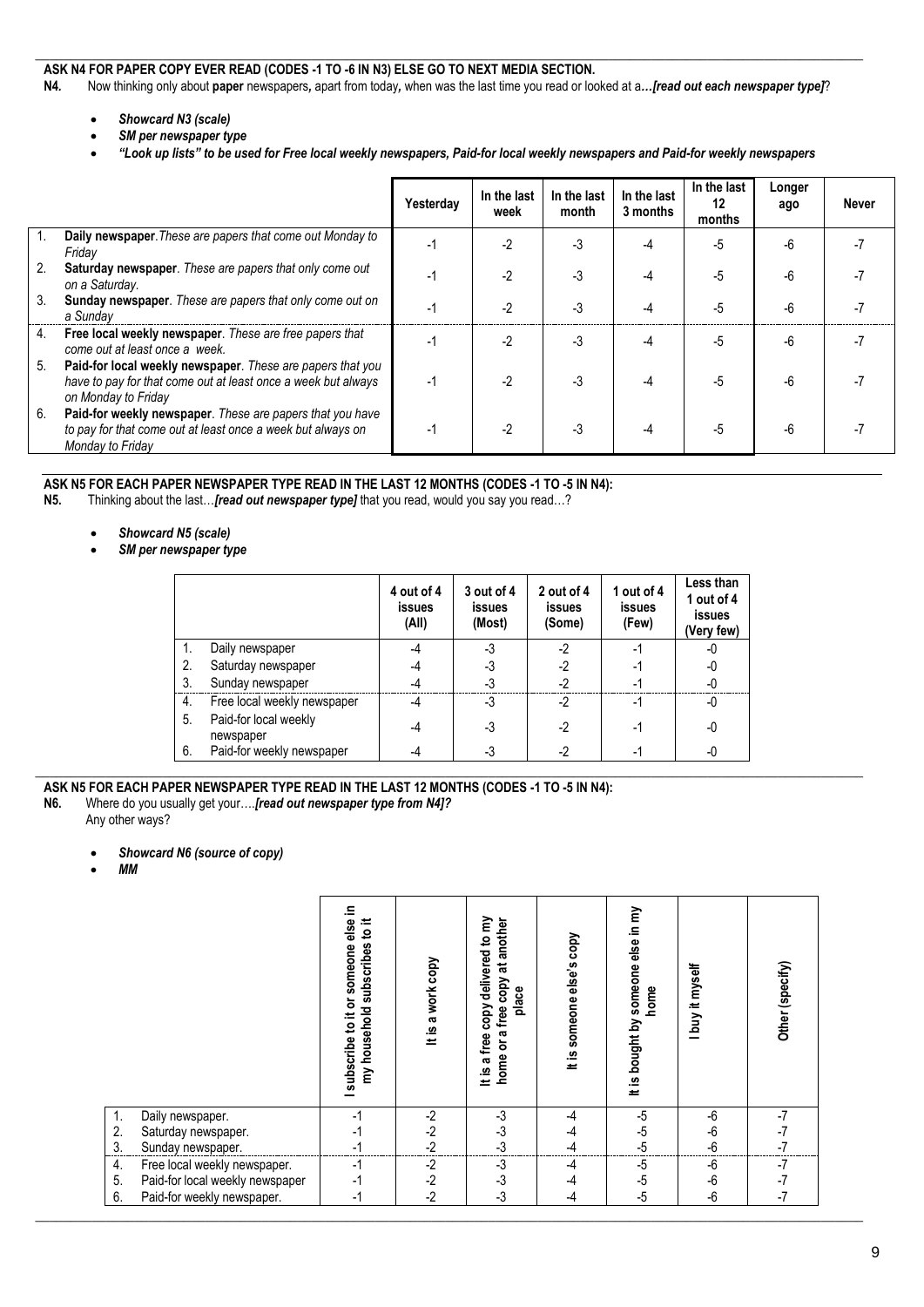## **MAGAZINES**

### **ASK THIS SECTION OF RESPONDENTS WHO READ OR PAGED THROUGH A MAGAZINE ON PAPER OR ONLINE IN THE LAST 12 MONTHS (CODES -1 TO -6 FOR MAGAZINE IN A1)**

I would like to ask you a few questions about your reading of printed magazines AND magazine content online. By this I mean that you personally read or paged through any part of these printed magazines OR you read any magazine content online on your computer, cellphone or tablet. It does not matter if you paid for them or if they were free.

 $\_$  , and the set of the set of the set of the set of the set of the set of the set of the set of the set of the set of the set of the set of the set of the set of the set of the set of the set of the set of the set of th

 $\_$  , and the set of the set of the set of the set of the set of the set of the set of the set of the set of the set of the set of the set of the set of the set of the set of the set of the set of the set of the set of th

## **ASK IF READ PAPER OR DIGITAL MAGAZINES IN PAST 12 MONTHS (CODES -1 TO -6 FOR MAGAZINE IN A1).**

- **M1.** During an average week, on how many days do you read or page through printed magazines OR read magazine content online via a computer, cellphone or tablet?
	- *Read out only if necessary*
	- *SM*

| 7 days (every day)                                                   | -07                       |
|----------------------------------------------------------------------|---------------------------|
| 6 days                                                               | $-06$                     |
| 5 days                                                               | $-05$<br>                 |
| 4 days                                                               | -04                       |
| 3 days                                                               | $-03$                     |
| 2 days<br>-----------                                                | $-02$                     |
| day                                                                  | ------------------<br>-01 |
| I don't read magazines or magazine content online in an average week | -98                       |

## **ASK IF READ MAGAZINES IN AN AVERAGE WEEK (CODES -1 TO -7 IN M1).**

- **M2a.** On an average weekday, by this I mean either a Monday, Tuesday, Wednesday, Thursday or Friday, how long do you spend reading or paging through printed magazines OR reading magazine content online?
	- *Showcard M2a*
	- *SM*
	- *Pop-up text will appear to confirm "Between 6-8 hours" and "More than 8 hours" responses for an average weekday*

#### $\_$  ,  $\_$  ,  $\_$  ,  $\_$  ,  $\_$  ,  $\_$  ,  $\_$  ,  $\_$  ,  $\_$  ,  $\_$  ,  $\_$  ,  $\_$  ,  $\_$  ,  $\_$  ,  $\_$  ,  $\_$  ,  $\_$  ,  $\_$  ,  $\_$  ,  $\_$  ,  $\_$  ,  $\_$  ,  $\_$  ,  $\_$  ,  $\_$  ,  $\_$  ,  $\_$  ,  $\_$  ,  $\_$  ,  $\_$  ,  $\_$  ,  $\_$  ,  $\_$  ,  $\_$  ,  $\_$  ,  $\_$  ,  $\_$  , **ASK IF READ MAGAZINES IN AN AVERAGE WEEK (CODES -1 TO -7 IN M1).**

**M2b.** And how long do you spend reading or paging through printed magazines OR reading magazine content online on an average Saturday?

- *Showcard M2a*
- *SM*

#### $\_$  ,  $\_$  ,  $\_$  ,  $\_$  ,  $\_$  ,  $\_$  ,  $\_$  ,  $\_$  ,  $\_$  ,  $\_$  ,  $\_$  ,  $\_$  ,  $\_$  ,  $\_$  ,  $\_$  ,  $\_$  ,  $\_$  ,  $\_$  ,  $\_$  ,  $\_$  ,  $\_$  ,  $\_$  ,  $\_$  ,  $\_$  ,  $\_$  ,  $\_$  ,  $\_$  ,  $\_$  ,  $\_$  ,  $\_$  ,  $\_$  ,  $\_$  ,  $\_$  ,  $\_$  ,  $\_$  ,  $\_$  ,  $\_$  , **ASK IF READ MAGAZINES IN AN AVERAGE WEEK (CODES -1 TO -7 IN M1).**

**M2c.** And how long do you spend reading or paging through printed magazines OR reading magazine content online on an average Sunday?

- *Showcard M2a*
- *SM*

|    |                          | M2a Weekday | <b>M2b Saturday</b> | M <sub>2</sub> c Sunday |
|----|--------------------------|-------------|---------------------|-------------------------|
|    | Less than 30 minutes     |             |                     |                         |
|    | 30 minutes to 1 hour     |             |                     |                         |
|    | Between 1-2 hours        |             |                     |                         |
| 4. | Between 2-4 hours        |             |                     |                         |
| 5. | Between 4-6 hours        |             |                     |                         |
| 6. | Between 6-8 hours        |             |                     |                         |
|    | More than 8 hours        |             |                     |                         |
| 8. | Do not read magazines or |             |                     |                         |
|    | magazine content online  |             |                     |                         |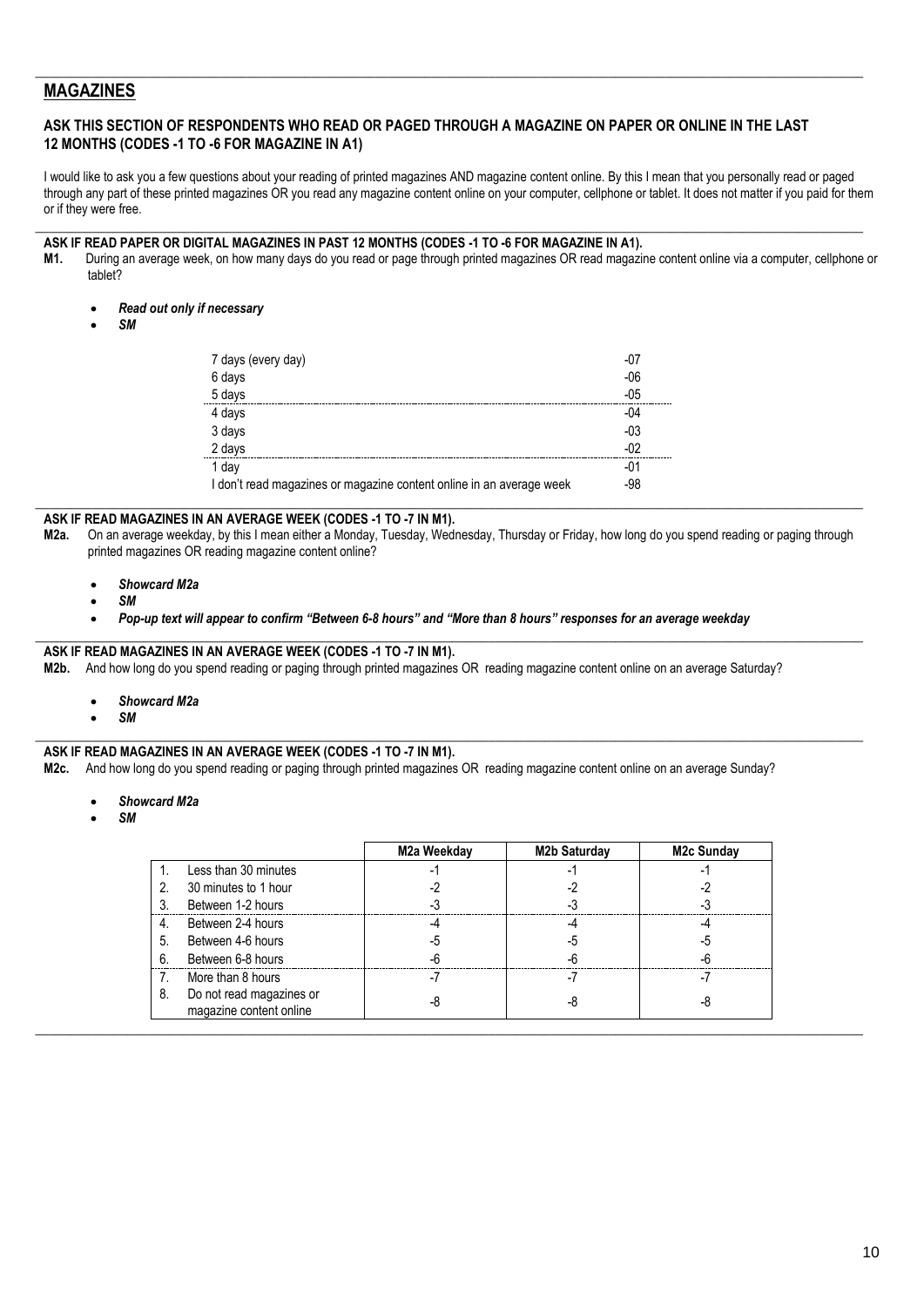# **ASK IF READ PAPER OR DIGITAL MAGAZINES IN PAST 12 MONTHS (CODES -1 TO -6 FOR MAGAZINE IN A1).**<br>**M3.** Magazines and magazine content can be read in different ways. Apart from today, when last, if at all, did you re

**M3.** Magazines and magazine content can be read in different ways. Apart from today, when last, if at all, did you read *…[read out device]*?

 $\_$  ,  $\_$  ,  $\_$  ,  $\_$  ,  $\_$  ,  $\_$  ,  $\_$  ,  $\_$  ,  $\_$  ,  $\_$  ,  $\_$  ,  $\_$  ,  $\_$  ,  $\_$  ,  $\_$  ,  $\_$  ,  $\_$  ,  $\_$  ,  $\_$  ,  $\_$  ,  $\_$  ,  $\_$  ,  $\_$  ,  $\_$  ,  $\_$  ,  $\_$  ,  $\_$  ,  $\_$  ,  $\_$  ,  $\_$  ,  $\_$  ,  $\_$  ,  $\_$  ,  $\_$  ,  $\_$  ,  $\_$  ,  $\_$  ,

- *Showcard M3 (scale)*
- *Rotate order in which devices are read out*
- *SM per device*

|                                 | Yesterday | In the last<br>week | last<br>month<br>In the | က<br>In the last<br>months | $\tilde{c}$<br>months<br>last<br>In the | ago<br>Longer | Never |
|---------------------------------|-----------|---------------------|-------------------------|----------------------------|-----------------------------------------|---------------|-------|
| On a tablet                     | - 1       | -2                  | -3                      |                            | -5                                      | -6            |       |
| On a desktop computer or laptop | - 1       | -2                  | -3                      |                            | -5                                      | -6            | -1    |
| On a cellphone                  | $-1$      | -2                  | -3                      |                            | -5                                      | -6            | $-7$  |
| A printed copy                  | и         | $-2$                | -3                      |                            | -5                                      | -6            | -1    |

#### $\_$  ,  $\_$  ,  $\_$  ,  $\_$  ,  $\_$  ,  $\_$  ,  $\_$  ,  $\_$  ,  $\_$  ,  $\_$  ,  $\_$  ,  $\_$  ,  $\_$  ,  $\_$  ,  $\_$  ,  $\_$  ,  $\_$  ,  $\_$  ,  $\_$  ,  $\_$  ,  $\_$  ,  $\_$  ,  $\_$  ,  $\_$  ,  $\_$  ,  $\_$  ,  $\_$  ,  $\_$  ,  $\_$  ,  $\_$  ,  $\_$  ,  $\_$  ,  $\_$  ,  $\_$  ,  $\_$  ,  $\_$  ,  $\_$  , **ASK M4 IF PRINTED COPY EVER READ IN M3 (CODES -1 TO -6) ELSE GO TO NEXT MEDIA SECTION.**

- **M4.** Now thinking only about **printed** copies of magazines, there are lots of different types of magazines, some cover general interest topics while others cover specific topics. Apart from today, when was the last time you read or looked at *…[read out each magazine type - randomise list]*?
	- *Showcard M3 (scale)*
	- *SM per magazine type*

|     |                                          | Yesterday | In the last<br>week | In the last<br>month | In the last<br>3 months | In the last<br>months | Longer<br>ago | Never |
|-----|------------------------------------------|-----------|---------------------|----------------------|-------------------------|-----------------------|---------------|-------|
|     | Child care or parenting magazines        |           | $-2$                | -3                   |                         | -5                    | -6            |       |
|     | Entertainment & celebrity news magazines |           |                     |                      |                         |                       |               |       |
| 3.  | Financial & business magazines           |           |                     |                      |                         |                       |               |       |
| 4.  | General interest magazines               |           |                     | -3                   |                         | -5                    | -h            |       |
| 5.  | Health & fitness magazines               |           |                     |                      |                         |                       |               |       |
| 6.  | Home, gardening & leisure magazines      |           |                     |                      |                         |                       |               |       |
|     | Men's magazines                          |           |                     |                      |                         | -5                    | -n            |       |
| 8.  | Motoring magazines                       |           |                     |                      |                         |                       |               |       |
| 9.  | Retail Store magazines                   |           |                     |                      |                         |                       |               |       |
| 10. | Sport magazines                          |           | -2                  | -3                   |                         | -5                    | -h            |       |
| 11. | Technology and gadgets magazines         |           |                     |                      |                         |                       |               |       |
| 12. | Travel magazines                         |           |                     |                      |                         |                       |               |       |
| 13. | Women's magazines                        |           |                     |                      |                         | -5                    |               |       |
| 14. | Food, cooking and entertaining magazines |           |                     |                      |                         | ל.                    | -n            |       |

**ASK M5 FOR EACH PRINTED MAGAZINE TYPE READ WITHIN THE LAST 12 MONTHS (CODES 1 TO 5 IN M4).**

**M5.** Thinking about the **last printed** *…[read out each magazine type]* that you read, would you say you read…?

• *Showcard M5 (scale)*

• *SM per magazine type*

|     |                                         | 4 out of 4<br><i>issues</i><br>(All) | 3 out of 4<br><b>issues</b><br>(Most) | 2 out of 4<br>issues<br>(Some) | 1 out of 4<br>issues<br>(Few) | Less than 1<br>out of 4<br><b>issues</b><br>(Very few) |
|-----|-----------------------------------------|--------------------------------------|---------------------------------------|--------------------------------|-------------------------------|--------------------------------------------------------|
| 1.  | Child care or parenting magazine        |                                      | -3                                    | -2                             |                               |                                                        |
| 2.  | Entertainment & celebrity news magazine |                                      |                                       |                                |                               |                                                        |
| 3   | Financial & business magazine           |                                      |                                       |                                |                               |                                                        |
| 4.  | General interest magazine               |                                      |                                       |                                |                               |                                                        |
| 5   | Health & fitness magazine               |                                      |                                       |                                |                               |                                                        |
| 6.  | Home, gardening & leisure magazine      |                                      |                                       |                                |                               |                                                        |
| 7.  | Men's magazine                          |                                      |                                       |                                |                               |                                                        |
| 8.  | Motoring magazine                       |                                      |                                       |                                |                               |                                                        |
| 9.  | Retail Store magazine                   |                                      |                                       |                                |                               |                                                        |
| 10. | Sport magazine                          |                                      |                                       |                                |                               |                                                        |
| 11. | Technology and gadgets magazine         |                                      |                                       |                                |                               |                                                        |
| 12. | Travel magazine                         |                                      |                                       |                                |                               |                                                        |
| 13. | Women's magazine                        |                                      |                                       |                                |                               |                                                        |
| 14. | Food, cooking and entertaining magazine |                                      |                                       |                                |                               |                                                        |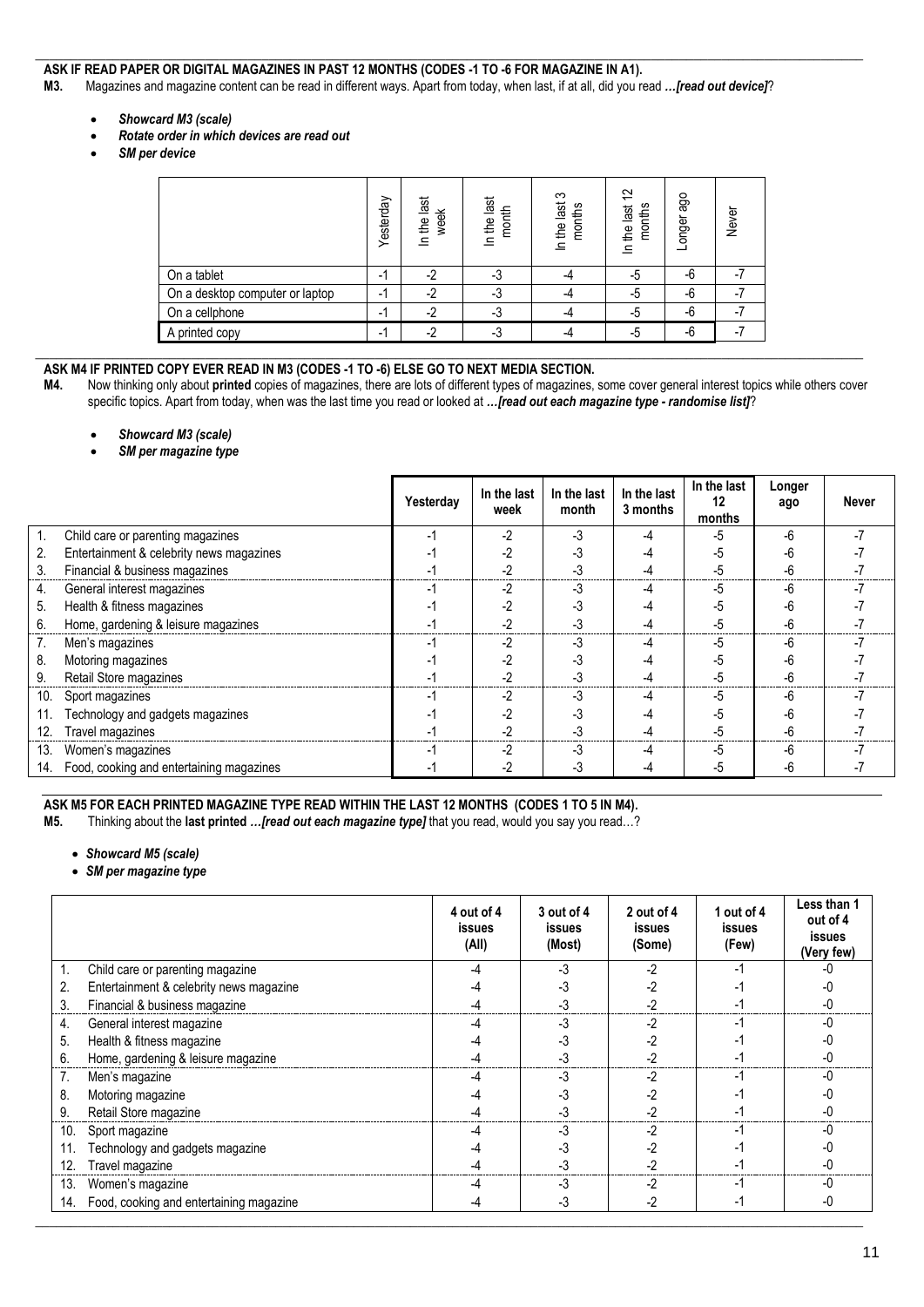#### $\_$  ,  $\_$  ,  $\_$  ,  $\_$  ,  $\_$  ,  $\_$  ,  $\_$  ,  $\_$  ,  $\_$  ,  $\_$  ,  $\_$  ,  $\_$  ,  $\_$  ,  $\_$  ,  $\_$  ,  $\_$  ,  $\_$  ,  $\_$  ,  $\_$  ,  $\_$  ,  $\_$  ,  $\_$  ,  $\_$  ,  $\_$  ,  $\_$  ,  $\_$  ,  $\_$  ,  $\_$  ,  $\_$  ,  $\_$  ,  $\_$  ,  $\_$  ,  $\_$  ,  $\_$  ,  $\_$  ,  $\_$  ,  $\_$  , **ASK M6 IF PRINTED COPY EVER READ IN M3 (CODES -1 TO -6) AND AT LEAST ONE SPECIFIED MAGAZINE READ IN P12M.**

**M6.** Where do you usually get or read your **printed** magazines? Any other ways?

- *Showcard M6 (order from smallest to largest categories)*
- *MM*

| I read them in public places, such as a doctor's waiting room, hair salon, etc | -1   |
|--------------------------------------------------------------------------------|------|
| They are work copies                                                           | $-2$ |
| They are free copies delivered to my home or free copies at another place      | -3   |
| They are someone else's copies                                                 | -4   |
| They are bought by someone else in my home                                     | -5   |
| I subscribe to them or someone else in my household subscribes to them         | -6   |
| I buy them myself                                                              | -7   |
| Other (SPECIFY)                                                                | -8   |

 $\_$  ,  $\_$  ,  $\_$  ,  $\_$  ,  $\_$  ,  $\_$  ,  $\_$  ,  $\_$  ,  $\_$  ,  $\_$  ,  $\_$  ,  $\_$  ,  $\_$  ,  $\_$  ,  $\_$  ,  $\_$  ,  $\_$  ,  $\_$  ,  $\_$  ,  $\_$  ,  $\_$  ,  $\_$  ,  $\_$  ,  $\_$  ,  $\_$  ,  $\_$  ,  $\_$  ,  $\_$  ,  $\_$  ,  $\_$  ,  $\_$  ,  $\_$  ,  $\_$  ,  $\_$  ,  $\_$  ,  $\_$  ,  $\_$  ,

 $\_$  ,  $\_$  ,  $\_$  ,  $\_$  ,  $\_$  ,  $\_$  ,  $\_$  ,  $\_$  ,  $\_$  ,  $\_$  ,  $\_$  ,  $\_$  ,  $\_$  ,  $\_$  ,  $\_$  ,  $\_$  ,  $\_$  ,  $\_$  ,  $\_$  ,  $\_$  ,  $\_$  ,  $\_$  ,  $\_$  ,  $\_$  ,  $\_$  ,  $\_$  ,  $\_$  ,  $\_$  ,  $\_$  ,  $\_$  ,  $\_$  ,  $\_$  ,  $\_$  ,  $\_$  ,  $\_$  ,  $\_$  ,  $\_$  ,

 $\_$  , and the set of the set of the set of the set of the set of the set of the set of the set of the set of the set of the set of the set of the set of the set of the set of the set of the set of the set of the set of th

## **DIGITAL**

## **ASK ALL**

The following questions are about accessing the internet – there are many things you can do on the internet. For example, you can visit websites, send or receive emails, download music, listen to radio, watch TV, read news content, access social media, etc.

# **ASK ALL.**<br>D0. Pl

Please look at this scale and tell me when last, apart from today, you did any of these activities on the internet?

- *Showcard D0 (scale)*
- *Read out activities*
- *SM per activity*
- *Probe for other mentions*

|     |                                                                             | Yesterday | In the last<br>week | In the last<br>month | ω<br>In the last<br>months | ဖ<br>In the last<br>months | In the last 12<br>months | Longer than<br>12 months<br>ago | Never |
|-----|-----------------------------------------------------------------------------|-----------|---------------------|----------------------|----------------------------|----------------------------|--------------------------|---------------------------------|-------|
| 1.  | Banking                                                                     | $-1$      | $-2$                | $-3$                 | $-4$                       | $-5$                       | $-6$                     | $-7$                            | -8    |
| 2.  | Check the weather                                                           | $-1$      | $-2$                | $-3$                 | $-4$                       | $-5$                       | $-6$                     | $-7$                            | -8    |
| 3.  | Download music                                                              | $-1$      | $-2$                | $-3$                 | -4                         | $-5$                       | $-6$                     | $-7$                            | $-8$  |
| 4.  | Download podcasts                                                           | $-1$      | $-2$                | $-3$                 | $-4$                       | $-5$                       | $-6$                     | $-7$                            | -8    |
| 5.  | Email                                                                       | $-1$      | $-2$                | $-3$                 | -4                         | -5                         | $-6$                     | $-7$                            | -8    |
| 6.  | Use Whatsapp or instant<br>messaging or chat                                | $-1$      | $-2$                | $-3$                 | -4                         | $-5$                       | $-6$                     | $-7$                            | $-8$  |
| 7.  | Look for jobs or property or cars                                           | $-1$      | $-2$                | $-3$                 | $-4$                       | $-5$                       | $-6$                     | $-7$                            | -8    |
| 8.  | Make or receive calls using<br>services like Skype, FaceTime or<br>Whatsapp | $-1$      | $-2$                | $-3$                 | $-4$                       | -5                         | $-6$                     | $-7$                            | -8    |
| 9.  | Play games                                                                  | $-1$      | $-2$                | $-3$                 | $-4$                       | $-5$                       | $-6$                     | $-7$                            | -8    |
| 10. | Buy goods or services                                                       | $-1$      | $-2$                | $-3$                 | $-4$                       | $-5$                       | -6                       | $-7$                            | $-8$  |
| 11. | Search for things                                                           | $-1$      | $-2$                | $-3$                 | $-4$                       | $-5$                       | $-6$                     | $-7$                            | $-8$  |
| 12. | Watch video                                                                 | $-1$      | $-2$                | $-3$                 | $-4$                       | $-5$                       | $-6$                     | $-7$                            | -8    |
| 13. | Book tickets                                                                | $-1$      | $-2$                | $-3$                 | -4                         | $-5$                       | -6                       | $-7$                            | $-8$  |
| 14. | Use social media                                                            | $-1$      | $-2$                | $-3$                 | -4                         | $-5$                       | $-6$                     | $-7$                            | $-8$  |
| 15. | Use or access maps or directions                                            | $-1$      | $-2$                | $-3$                 | -4                         | $-5$                       | -6                       | $-7$                            | -8    |
| 16. | Use or download apps                                                        | $-1$      | $-2$                | $-3$                 | -4                         | $-5$                       | -6                       | $-7$                            | $-8$  |
| 17. | Visit buy or sell websites                                                  | $-1$      | $-2$                | $-3$                 | $-4$                       | $-5$                       | $-6$                     | $-7$                            | $-8$  |
| 18. | Other (specify)                                                             | $-1$      | $-2$                | $-3$                 | -4                         | $-5$                       | $-6$                     | $-7$                            | $-8$  |

 $\_$  ,  $\_$  ,  $\_$  ,  $\_$  ,  $\_$  ,  $\_$  ,  $\_$  ,  $\_$  ,  $\_$  ,  $\_$  ,  $\_$  ,  $\_$  ,  $\_$  ,  $\_$  ,  $\_$  ,  $\_$  ,  $\_$  ,  $\_$  ,  $\_$  ,  $\_$  ,  $\_$  ,  $\_$  ,  $\_$  ,  $\_$  ,  $\_$  ,  $\_$  ,  $\_$  ,  $\_$  ,  $\_$  ,  $\_$  ,  $\_$  ,  $\_$  ,  $\_$  ,  $\_$  ,  $\_$  ,  $\_$  ,  $\_$  ,

## **IF LONGER THAN 12 MONTHS AGO OR NEVER (CODE –7 OR -8) MENTIONED FOR ALL ACTIVITIES, SKIP TO NEXT SECTION**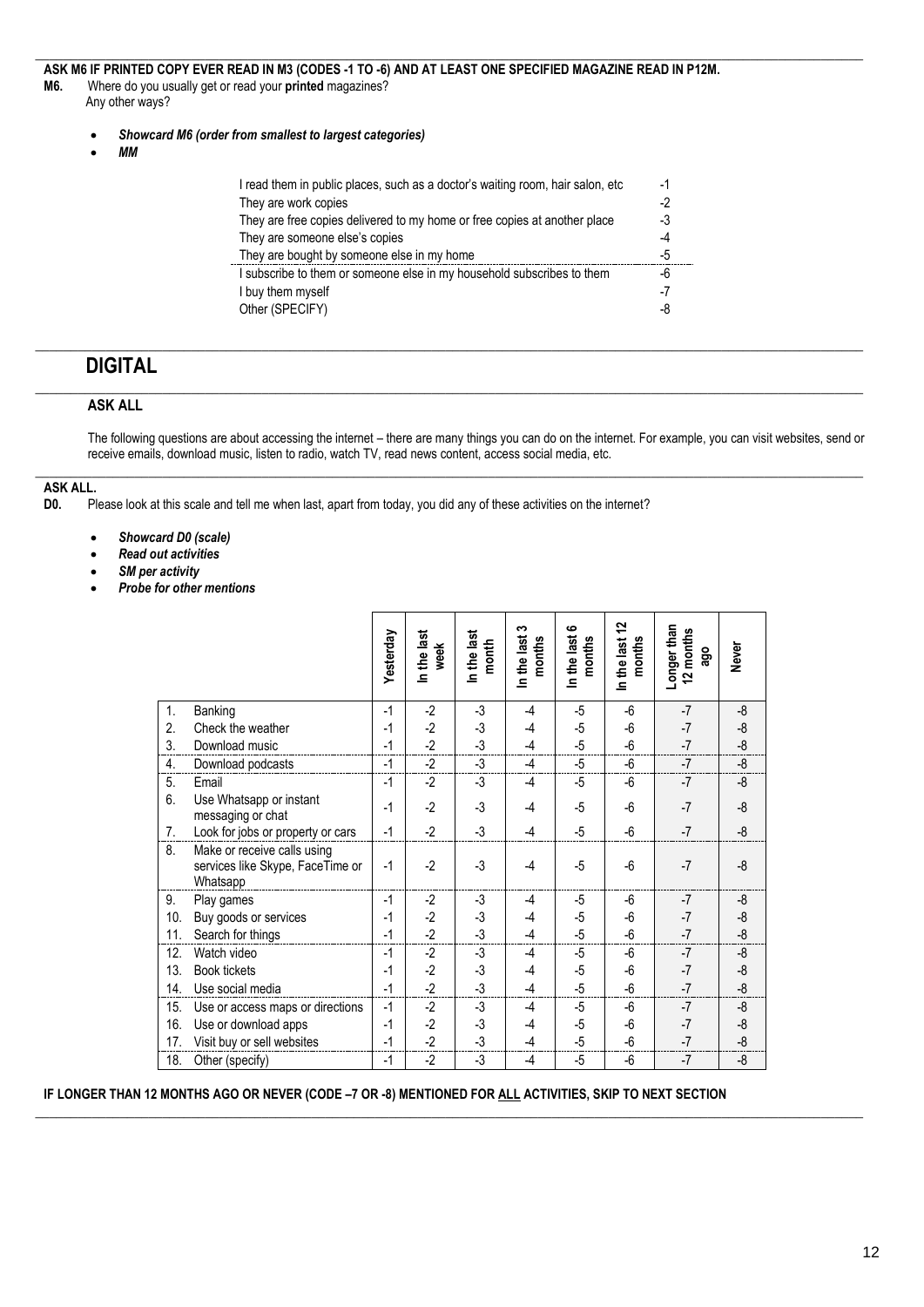### **ASK IF AT LEAST ONE INTERNET ACTIVITY DONE IN PAST 12 MONTHS (CODES -1 TO -6 FOR AT LEAST ONE ACTIVITY IN D0).**

**D1.** Thinking about all these things you did on the internet, in an average week, on how many days do you personally access the internet?

- *Read out only if necessary*
- *SM*

| 7 days (every day)                             |     |
|------------------------------------------------|-----|
| 6 days                                         |     |
| 5 days                                         | -5  |
| 4 days                                         |     |
| 3 days                                         | -3  |
| 2 days                                         | -2  |
| 1 day                                          |     |
| I don't access the internet in an average week | .98 |

#### $\_$  ,  $\_$  ,  $\_$  ,  $\_$  ,  $\_$  ,  $\_$  ,  $\_$  ,  $\_$  ,  $\_$  ,  $\_$  ,  $\_$  ,  $\_$  ,  $\_$  ,  $\_$  ,  $\_$  ,  $\_$  ,  $\_$  ,  $\_$  ,  $\_$  ,  $\_$  ,  $\_$  ,  $\_$  ,  $\_$  ,  $\_$  ,  $\_$  ,  $\_$  ,  $\_$  ,  $\_$  ,  $\_$  ,  $\_$  ,  $\_$  ,  $\_$  ,  $\_$  ,  $\_$  ,  $\_$  ,  $\_$  ,  $\_$  , **ASK IF INTERNET USED IN AN AVERAGE WEEK (CODES -1 TO -7 IN D1).**

**D2a.** On an average weekday, by this I mean either a Monday, Tuesday, Wednesday, Thursday or Friday, how long do you spend on the internet?

- *Showcard D2a*
- *SM*
- *Pop-up text will appear to confirm "Between 6-8 hours" and "More than 8 hours" responses for an average weekday*

#### $\_$  , and the set of the set of the set of the set of the set of the set of the set of the set of the set of the set of the set of the set of the set of the set of the set of the set of the set of the set of the set of th **ASK IF INTERNET USED IN AN AVERAGE WEEK (CODES -1 TO -7 IN D1).**

**D2b.** And how long do you spend on the internet on an average Saturday?

- *Showcard D2a*
- *SM*

## **ASK IF INTERNET USED IN AN AVERAGE WEEK (CODES -1 TO -7 IN D1).**

**D2c.** And how long do you spend on the internet on an average Sunday?

- *Showcard D2a*
- *SM*

|    |                                   | D2a Weekday | D2b Saturday | D <sub>2</sub> c Sunday |
|----|-----------------------------------|-------------|--------------|-------------------------|
|    | Less than 30 minutes              |             |              |                         |
|    | 30 minutes to 1 hour              |             |              |                         |
|    | Between 1-2 hours                 |             |              | - 1                     |
| 4. | Between 2-4 hours                 |             |              |                         |
| 5. | Between 4-6 hours                 | -5          |              | ר.–                     |
| 6. | Between 6-8 hours                 | -h          |              | -r                      |
|    | More than 8 hours                 |             |              |                         |
|    | Do not spend time on the internet |             |              |                         |

 $\_$  ,  $\_$  ,  $\_$  ,  $\_$  ,  $\_$  ,  $\_$  ,  $\_$  ,  $\_$  ,  $\_$  ,  $\_$  ,  $\_$  ,  $\_$  ,  $\_$  ,  $\_$  ,  $\_$  ,  $\_$  ,  $\_$  ,  $\_$  ,  $\_$  ,  $\_$  ,  $\_$  ,  $\_$  ,  $\_$  ,  $\_$  ,  $\_$  ,  $\_$  ,  $\_$  ,  $\_$  ,  $\_$  ,  $\_$  ,  $\_$  ,  $\_$  ,  $\_$  ,  $\_$  ,  $\_$  ,  $\_$  ,  $\_$  ,

#### **ASK IF AT LEAST ONE INTERNET ACTIVITY DONE IN PAST 12 MONTHS (CODES -1 TO -6 FOR AT LEAST ONE ACTIVITY IN D0). D3.** How often do you access the internet?

- - *Showcard D3*
	- *SM*

| Several times a day   | -1   |
|-----------------------|------|
| Once a day            | -2   |
| Several times a week  | -3   |
| Once a week           | $-4$ |
| Several times a month | $-5$ |
| Once a month          | -6   |
| Every 3 months        | -7   |
| Less often            |      |

 $\_$  ,  $\_$  ,  $\_$  ,  $\_$  ,  $\_$  ,  $\_$  ,  $\_$  ,  $\_$  ,  $\_$  ,  $\_$  ,  $\_$  ,  $\_$  ,  $\_$  ,  $\_$  ,  $\_$  ,  $\_$  ,  $\_$  ,  $\_$  ,  $\_$  ,  $\_$  ,  $\_$  ,  $\_$  ,  $\_$  ,  $\_$  ,  $\_$  ,  $\_$  ,  $\_$  ,  $\_$  ,  $\_$  ,  $\_$  ,  $\_$  ,  $\_$  ,  $\_$  ,  $\_$  ,  $\_$  ,  $\_$  ,  $\_$  ,

#### **ASK IF AT LEAST ONE INTERNET ACTIVITY DONE IN PAST 12 MONTHS (CODES -1 TO -6 FOR AT LEAST ONE ACTIVITY IN D0). D4.** Apart from today, when last, if at all, did you access the internet on a *…[read out each device – randomise list]*?

- *Showcard D4 (scale)*
- *SM per device*

|     |                            | Yesterdav | In the last<br>week | In the last<br>month | Longer<br>ago/Never |
|-----|----------------------------|-----------|---------------------|----------------------|---------------------|
|     | Desktop computer or laptop |           |                     | - 3                  |                     |
| 2.  | Cellphone                  |           |                     | - 3                  |                     |
| . ب | Tablet                     |           |                     | н.                   |                     |
| -4. | Other device (Specify)     |           |                     | - 3                  | ------              |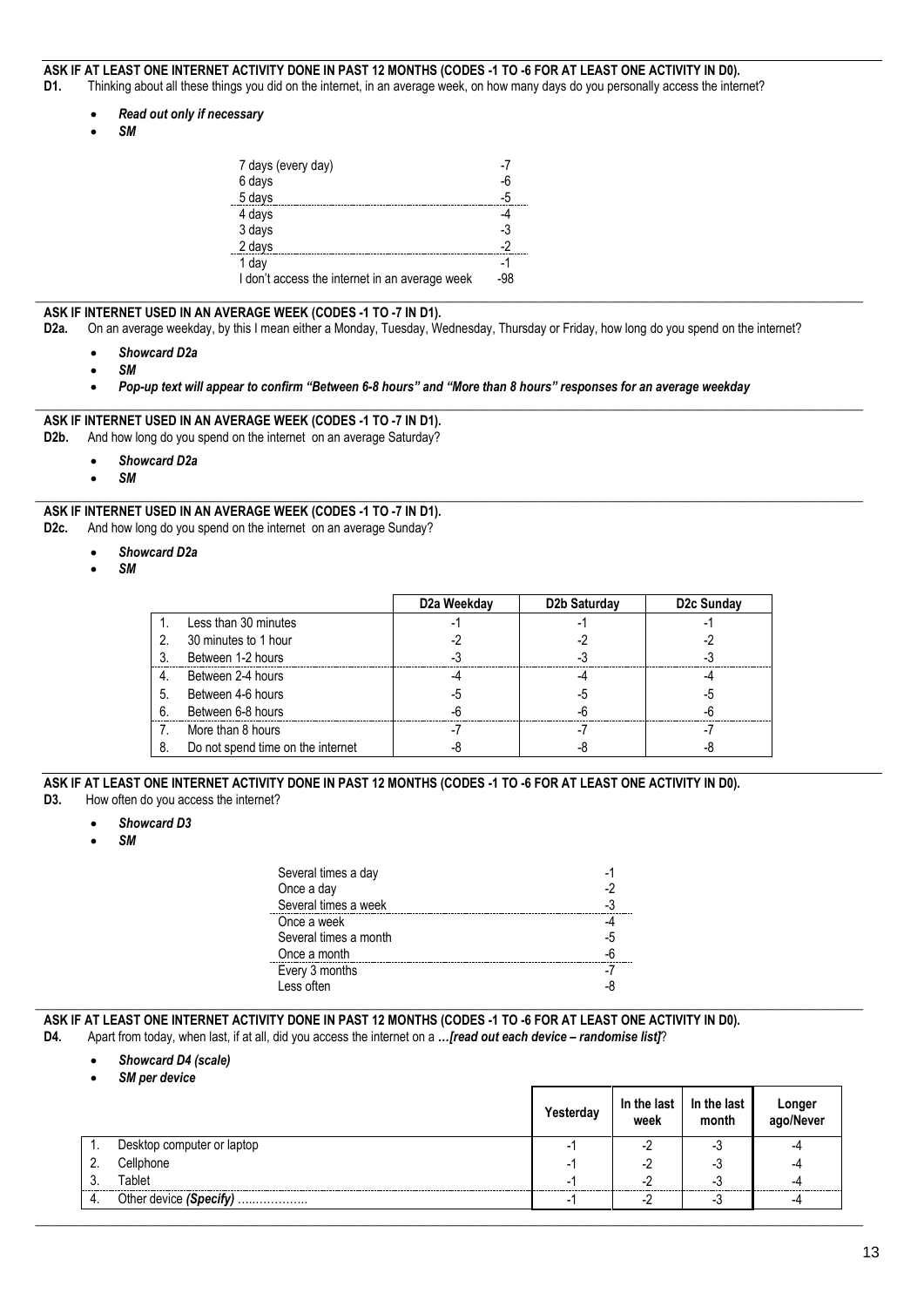#### **ASK IF YESTERDAY, LAST WEEK OR LAST MONTH (CODES 1 TO 3) MENTIONED FOR ANY DEVICES IN D4.**

**D5.** Which of the following activities, if any, do you do on your *… [read out each device mentioned in D4]*?

- *Showcard D5 (activities)*
- *MM per device*

|                                                                                                                                                                                                                                                                                                                                                                                                                                                                                                               | Desktop computer<br>1.                                                                                                                                                                                                                                                                              | Banking        | Search for things | Download music                                                                                                               | Download podcasts                                                                                                                                                                                                                                                  | Play games     | Use social media | instant messaging or<br>Use Whatsapp or<br>chat                                                                   | Use or download apps | Email          | Check the weather | None of these  |  |
|---------------------------------------------------------------------------------------------------------------------------------------------------------------------------------------------------------------------------------------------------------------------------------------------------------------------------------------------------------------------------------------------------------------------------------------------------------------------------------------------------------------|-----------------------------------------------------------------------------------------------------------------------------------------------------------------------------------------------------------------------------------------------------------------------------------------------------|----------------|-------------------|------------------------------------------------------------------------------------------------------------------------------|--------------------------------------------------------------------------------------------------------------------------------------------------------------------------------------------------------------------------------------------------------------------|----------------|------------------|-------------------------------------------------------------------------------------------------------------------|----------------------|----------------|-------------------|----------------|--|
|                                                                                                                                                                                                                                                                                                                                                                                                                                                                                                               | or laptop                                                                                                                                                                                                                                                                                           | $-01$          | $-02$             | $-03$                                                                                                                        | $-11$                                                                                                                                                                                                                                                              | $-04$          | $-05$            | $-06$                                                                                                             | $-07$                | $-08$          | $-09$             | $-10$          |  |
|                                                                                                                                                                                                                                                                                                                                                                                                                                                                                                               | 2.<br>Cellphone<br>3.<br>Tablet                                                                                                                                                                                                                                                                     | $-01$<br>$-01$ | $-02$<br>$-02$    | $-03$<br>$-03$                                                                                                               | $-11$<br>$-11$                                                                                                                                                                                                                                                     | $-04$<br>$-04$ | $-05$<br>$-05$   | $-06$<br>$-06$                                                                                                    | $-07$<br>$-07$       | $-08$<br>$-08$ | -09<br>$-09$      | $-10$<br>$-10$ |  |
|                                                                                                                                                                                                                                                                                                                                                                                                                                                                                                               | $\overline{4}$ .<br>Other device                                                                                                                                                                                                                                                                    | $-01$          | $-02$             | $-03$                                                                                                                        | $-11$                                                                                                                                                                                                                                                              | $-04$          | $-05$            | $-06$                                                                                                             | $-07$                | $-08$          | $-09$             | $-10$          |  |
| In which of these ways do you connect to the internet at home?<br>D6.<br><b>Showcard D6</b><br>ΜМ<br>Mobile data (GPRS, EDGE, 3G, LTE)<br>$-1$<br>$-2$<br><b>ADSL</b><br>$-3$<br>Fibre<br>$-96$<br>I don't connect to the internet at home<br>$-98$<br>$-99$<br>Don't know (SM)<br>ASK IF AT LEAST ONE INTERNET ACTIVITY DONE IN PAST 12 MONTHS (CODES -1 TO -6 FOR AT LEAST ONE ACTIVITY IN D0).<br>In which of these ways do you connect to the internet when you are away from home?<br>D7.<br>Showcard D7 |                                                                                                                                                                                                                                                                                                     |                |                   |                                                                                                                              |                                                                                                                                                                                                                                                                    |                |                  |                                                                                                                   |                      |                |                   |                |  |
|                                                                                                                                                                                                                                                                                                                                                                                                                                                                                                               | <b>MM</b>                                                                                                                                                                                                                                                                                           |                | Don't know (SM)   |                                                                                                                              | Mobile data (GPRS, EDGE, 3G, LTE)<br>Public WiFi hotspots (e.g. coffee shop)<br>WiFi or network at work, school or college<br>I don't connect to the internet away from home                                                                                       |                |                  | $-1$<br>$-2$<br>$-3$<br>$-96$<br>$-98$<br>$-99$                                                                   |                      |                |                   |                |  |
| D8.                                                                                                                                                                                                                                                                                                                                                                                                                                                                                                           | ASK IF AT LEAST ONE INTERNET ACTIVITY DONE IN PAST 12 MONTHS (CODES -1 TO -6 FOR AT LEAST ONE ACTIVITY IN D0).<br>There are lots of different types of websites. Some cover general interest topics, while others cover specific topics. Which of these types of websites do your<br>usually visit? |                |                   |                                                                                                                              |                                                                                                                                                                                                                                                                    |                |                  |                                                                                                                   |                      |                |                   |                |  |
|                                                                                                                                                                                                                                                                                                                                                                                                                                                                                                               | Showcard D8<br>ΜМ                                                                                                                                                                                                                                                                                   |                |                   |                                                                                                                              |                                                                                                                                                                                                                                                                    |                |                  |                                                                                                                   |                      |                |                   |                |  |
|                                                                                                                                                                                                                                                                                                                                                                                                                                                                                                               |                                                                                                                                                                                                                                                                                                     |                |                   | Parenting websites<br>Motoring websites<br>Sport websites<br><b>Travel websites</b><br>Don't know (SM)<br>None of these (SM) | Entertainment and celebrity news websites<br>Financial and business websites<br>News and general interest websites<br>Health and fitness websites<br>Home, gardening and leisure websites<br>Food, cooking and entertaining websites<br>Style and fashion websites |                |                  | $-01$<br>$-02$<br>$-03$<br>$-04$<br>$-05$<br>$-06$<br>$-07$<br>$-08$<br>$-09$<br>$-10$<br>$-11$<br>$-98$<br>$-99$ |                      |                |                   |                |  |

# **ASK IF AT LEAST ONE INTERNET ACTIVITY DONE IN PAST 12 MONTHS (CODES -1 TO -6 FOR AT LEAST ONE ACTIVITY IN D0).**<br>D6. In which of these ways do you connect to the internet at home?

- *Showcard D6*
- *MM*

| Mobile data (GPRS, EDGE, 3G, LTE)<br>ADSI<br>Fibre | -1<br>-2<br>-3 |
|----------------------------------------------------|----------------|
|                                                    | -96            |
| I don't connect to the internet at home            | -98            |
| Don't know (SM)                                    | $-99$          |

## **ASK IF AT LEAST ONE INTERNET ACTIVITY DONE IN PAST 12 MONTHS (CODES -1 TO -6 FOR AT LEAST ONE ACTIVITY IN D0).**

- *Showcard D7*
- *MM*

| Mobile data (GPRS, EDGE, 3G, LTE)              | -1    |
|------------------------------------------------|-------|
| Public WiFi hotspots (e.g. coffee shop)        | $-2$  |
| WiFi or network at work, school or college     | -3    |
|                                                | -96   |
| I don't connect to the internet away from home | -98   |
| Don't know (SM)                                | $-99$ |

# **ASK IF AT LEAST ONE INTERNET ACTIVITY DONE IN PAST 12 MONTHS (CODES -1 TO -6 FOR AT LEAST ONE ACTIVITY IN D0).**<br>D8. There are lots of different types of websites. Some cover general interest topics, while others cover spe

#### • *Showcard D8*

| Parenting websites<br>Entertainment and celebrity news websites<br>Financial and business websites | $-01$<br>-02<br>$-03$ |
|----------------------------------------------------------------------------------------------------|-----------------------|
| News and general interest websites                                                                 | $-04$                 |
| Health and fitness websites                                                                        | $-0.5$                |
| Home, gardening and leisure websites                                                               | $-06$                 |
| Motoring websites                                                                                  | $-07$                 |
| Sport websites                                                                                     | -08                   |
| <b>Travel websites</b>                                                                             | -09                   |
| Food, cooking and entertaining websites                                                            | -10                   |
| Style and fashion websites                                                                         | $-11$                 |
| Don't know (SM)                                                                                    | -98                   |
| None of these (SM)                                                                                 | -99                   |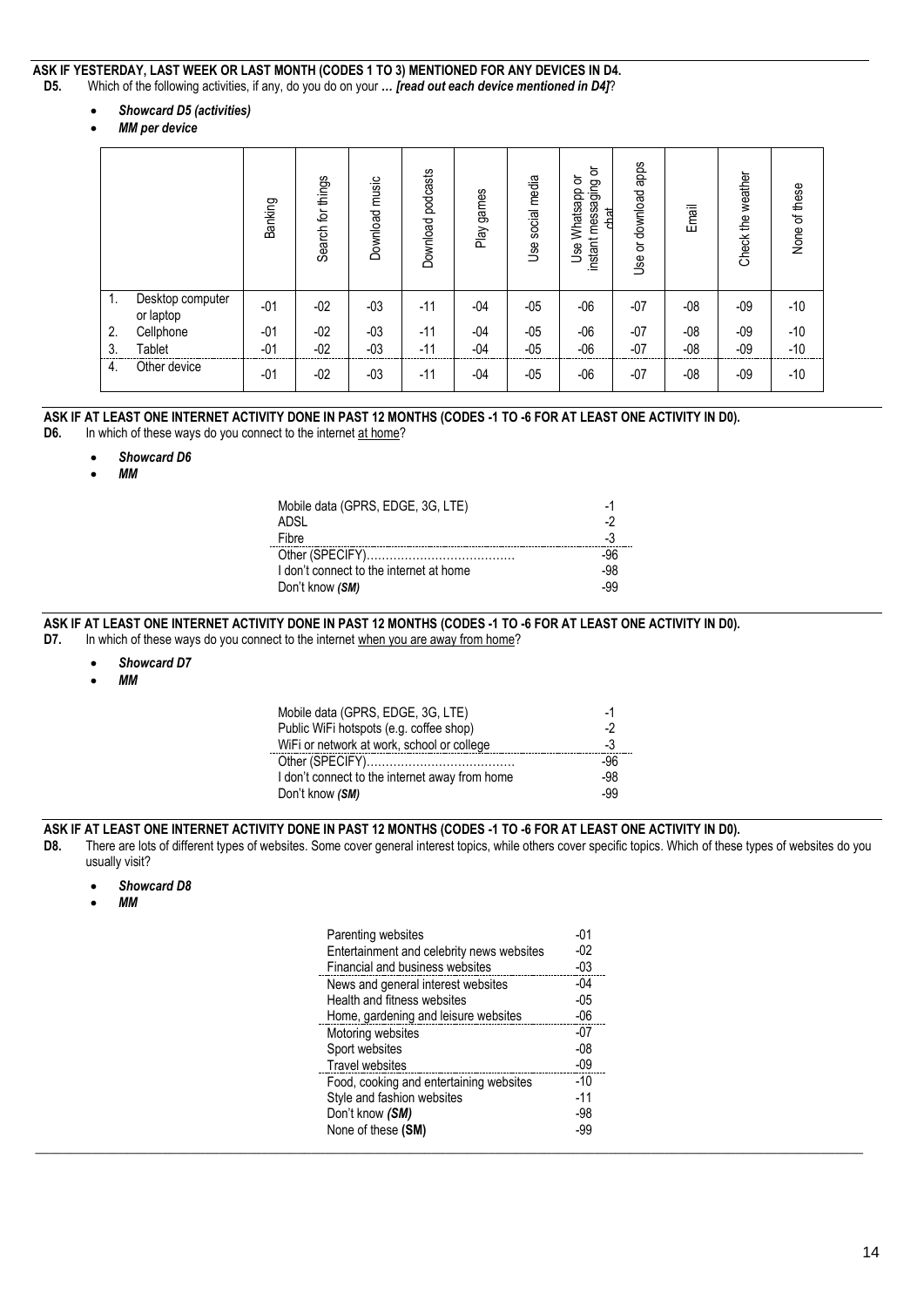## **CINEMA**

#### $\_$  ,  $\_$  ,  $\_$  ,  $\_$  ,  $\_$  ,  $\_$  ,  $\_$  ,  $\_$  ,  $\_$  ,  $\_$  ,  $\_$  ,  $\_$  ,  $\_$  ,  $\_$  ,  $\_$  ,  $\_$  ,  $\_$  ,  $\_$  ,  $\_$  ,  $\_$  ,  $\_$  ,  $\_$  ,  $\_$  ,  $\_$  ,  $\_$  ,  $\_$  ,  $\_$  ,  $\_$  ,  $\_$  ,  $\_$  ,  $\_$  ,  $\_$  ,  $\_$  ,  $\_$  ,  $\_$  ,  $\_$  ,  $\_$  , **ASK THIS SECTION OF RESPONDENTS WHO WENT TO THE CINEMA IN THE LAST 12 MONTHS (CODES -1 TO -6 FOR CINEMA IN A1)**

 $\_$  ,  $\_$  ,  $\_$  ,  $\_$  ,  $\_$  ,  $\_$  ,  $\_$  ,  $\_$  ,  $\_$  ,  $\_$  ,  $\_$  ,  $\_$  ,  $\_$  ,  $\_$  ,  $\_$  ,  $\_$  ,  $\_$  ,  $\_$  ,  $\_$  ,  $\_$  ,  $\_$  ,  $\_$  ,  $\_$  ,  $\_$  ,  $\_$  ,  $\_$  ,  $\_$  ,  $\_$  ,  $\_$  ,  $\_$  ,  $\_$  ,  $\_$  ,  $\_$  ,  $\_$  ,  $\_$  ,  $\_$  ,  $\_$  ,

We are now going to talk about your cinema visits.

| ASK IF WENT TO CINEMA IN PAST 12 MONTHS (CODES -1 TO -6 FOR CINEMA IN A1). |  |
|----------------------------------------------------------------------------|--|

**C1.** How often would you say you visit the cinema?

- *Showcard C1*
- *SM*

| More than once a week          | -  |
|--------------------------------|----|
| Once a week                    |    |
| 2 or 3 times a month           |    |
| Once a month                   |    |
| Once every 3 months            |    |
| Once every 6 months            |    |
| Once every 12 months           |    |
| Less than once every 12 months | -c |
|                                |    |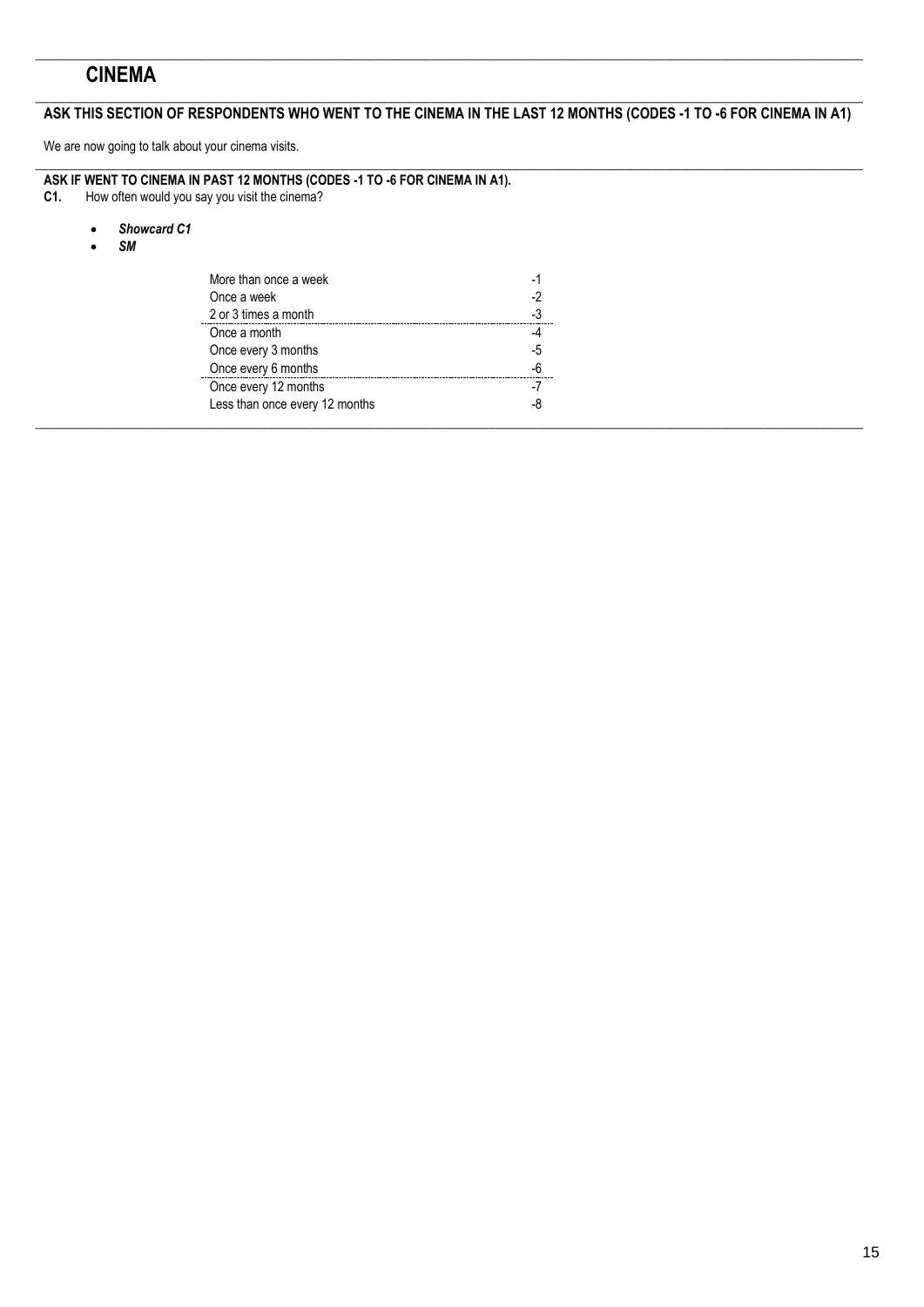## **ON THE GO**

#### $\_$  ,  $\_$  ,  $\_$  ,  $\_$  ,  $\_$  ,  $\_$  ,  $\_$  ,  $\_$  ,  $\_$  ,  $\_$  ,  $\_$  ,  $\_$  ,  $\_$  ,  $\_$  ,  $\_$  ,  $\_$  ,  $\_$  ,  $\_$  ,  $\_$  ,  $\_$  ,  $\_$  ,  $\_$  ,  $\_$  ,  $\_$  ,  $\_$  ,  $\_$  ,  $\_$  ,  $\_$  ,  $\_$  ,  $\_$  ,  $\_$  ,  $\_$  ,  $\_$  ,  $\_$  ,  $\_$  ,  $\_$  ,  $\_$  , **ASK THIS SECTION OF RESPONDENTS WHO LEFT THEIR HOME TO GO SOMEWHERE IN THE LAST 12 MONTHS (CODES -1 TO -6 FOR "LEFT YOUR HOME TO GO SOMEWHERE" IN A1)**

 $\_$  ,  $\_$  ,  $\_$  ,  $\_$  ,  $\_$  ,  $\_$  ,  $\_$  ,  $\_$  ,  $\_$  ,  $\_$  ,  $\_$  ,  $\_$  ,  $\_$  ,  $\_$  ,  $\_$  ,  $\_$  ,  $\_$  ,  $\_$  ,  $\_$  ,  $\_$  ,  $\_$  ,  $\_$  ,  $\_$  ,  $\_$  ,  $\_$  ,  $\_$  ,  $\_$  ,  $\_$  ,  $\_$  ,  $\_$  ,  $\_$  ,  $\_$  ,  $\_$  ,  $\_$  ,  $\_$  ,  $\_$  ,  $\_$  ,

We are now going to talk about where you go when you leave home. It does not matter where you go to or how you get there as long as you left your home.

#### $\_$  ,  $\_$  ,  $\_$  ,  $\_$  ,  $\_$  ,  $\_$  ,  $\_$  ,  $\_$  ,  $\_$  ,  $\_$  ,  $\_$  ,  $\_$  ,  $\_$  ,  $\_$  ,  $\_$  ,  $\_$  ,  $\_$  ,  $\_$  ,  $\_$  ,  $\_$  ,  $\_$  ,  $\_$  ,  $\_$  ,  $\_$  ,  $\_$  ,  $\_$  ,  $\_$  ,  $\_$  ,  $\_$  ,  $\_$  ,  $\_$  ,  $\_$  ,  $\_$  ,  $\_$  ,  $\_$  ,  $\_$  ,  $\_$  , **ASK IF LEFT HOME IN PAST 12 MONTHS (CODES -1 TO -6 FOR LEFT HOME IN A1).**

- **O1.** During an average week, on how many days do you leave the place where you live?
	- *Read out only if necessary*
	- *SM*

| 7 days (every day)                    | -07                             |
|---------------------------------------|---------------------------------|
| 6 days                                | $-06$                           |
| 5 days                                | $-05$<br>---------------------- |
| 4 days                                | $-04$                           |
| 3 days                                | -03                             |
| 2 days                                | -02<br>                         |
| day                                   | -01                             |
| I don't leave home in an average week | $-98$                           |
|                                       |                                 |

## **ASK IF LEAVE HOME IN AN AVERAGE WEEK (CODES -1 TO -7 IN O1).**

- **O2a.** On an average weekday, by this I mean either a Monday, Tuesday, Wednesday, Thursday or Friday, how long do you spend travelling? This could include walking between places.
	- *Showcard O2a*
	- *SM*
	- *Pop-up text will appear to confirm "Between 6-8 hours" and "More than 8 hours" responses for an average weekday*

#### $\_$  ,  $\_$  ,  $\_$  ,  $\_$  ,  $\_$  ,  $\_$  ,  $\_$  ,  $\_$  ,  $\_$  ,  $\_$  ,  $\_$  ,  $\_$  ,  $\_$  ,  $\_$  ,  $\_$  ,  $\_$  ,  $\_$  ,  $\_$  ,  $\_$  ,  $\_$  ,  $\_$  ,  $\_$  ,  $\_$  ,  $\_$  ,  $\_$  ,  $\_$  ,  $\_$  ,  $\_$  ,  $\_$  ,  $\_$  ,  $\_$  ,  $\_$  ,  $\_$  ,  $\_$  ,  $\_$  ,  $\_$  ,  $\_$  , **ASK IF LEAVE HOME IN AN AVERAGE WEEK (CODES -1 TO -7 IN O1).**

**O2b.** And how long do you spend travelling on an average Saturday?

- *Showcard O2a*
- *SM*

#### $\_$  , and the set of the set of the set of the set of the set of the set of the set of the set of the set of the set of the set of the set of the set of the set of the set of the set of the set of the set of the set of th **ASK IF LEAVE HOME IN AN AVERAGE WEEK (CODES -1 TO -7 IN O1).**

**O2c.** And how long do you spend travelling on an average Sunday?

- *Showcard O2a*
- *SM*

|    |                                  | O2a Weekday | O <sub>2</sub> b Saturday | O2c Sundav |
|----|----------------------------------|-------------|---------------------------|------------|
|    | Less than 30 minutes             |             |                           |            |
| 2. | 30 minutes to 1 hour             |             |                           |            |
|    | Between 1-2 hours                |             |                           |            |
| 4. | Between 2-4 hours                |             |                           |            |
| 5. | Between 4-6 hours                |             |                           |            |
| 6. | Between 6-8 hours                |             |                           |            |
|    | More than 8 hours                |             |                           |            |
| 8. | Do not spend time away from home |             |                           |            |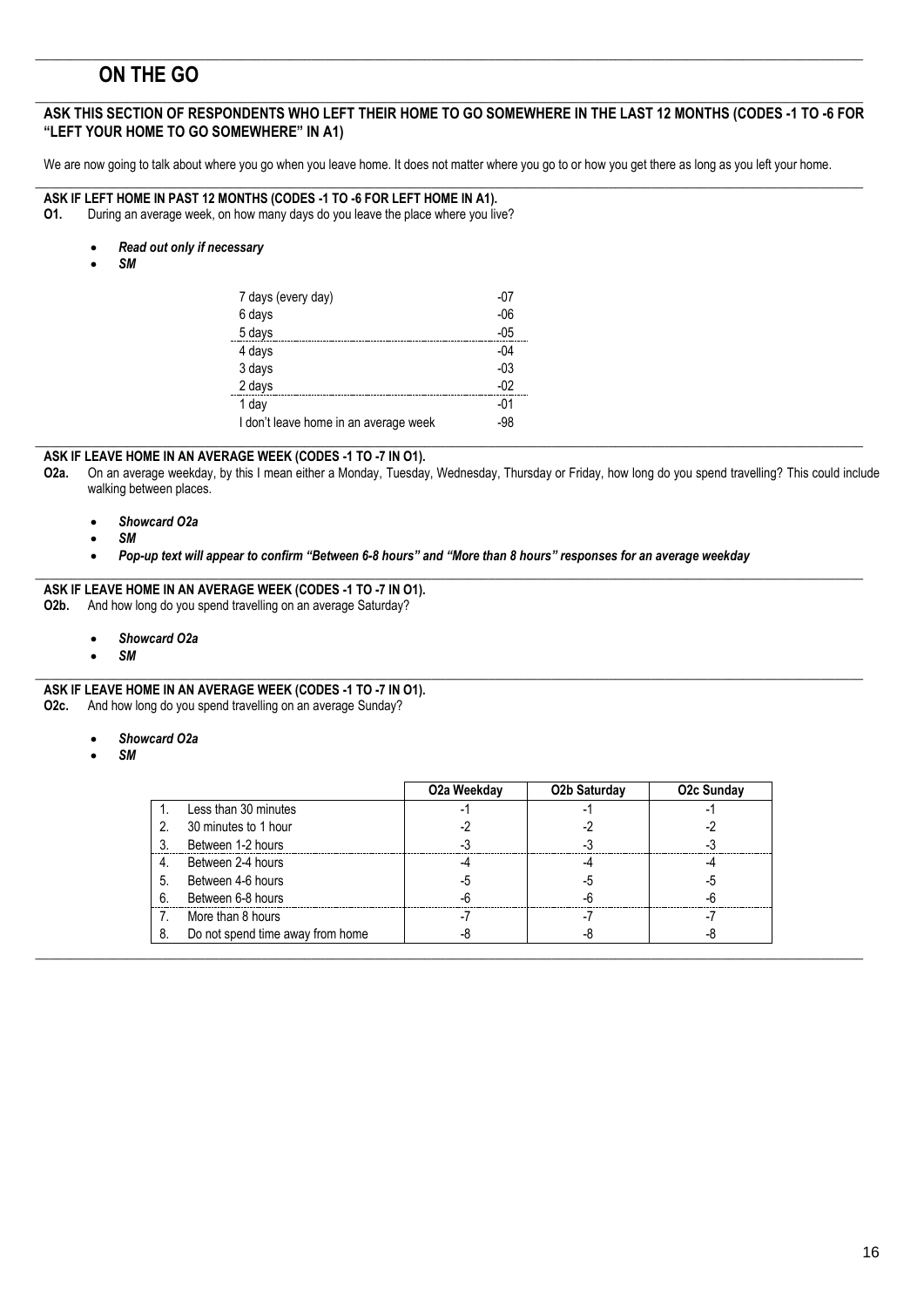## **DEMOGRAPHICS**

## **ASK ALL.**

We are nearing the end of the interview and we want to understand a bit more about you and where you go when you leave your home.

**Z1.** Thinking about all the trips you made in the last week, where did you go? One trip means you left home, went somewhere and then returned.

 $\_$  ,  $\_$  ,  $\_$  ,  $\_$  ,  $\_$  ,  $\_$  ,  $\_$  ,  $\_$  ,  $\_$  ,  $\_$  ,  $\_$  ,  $\_$  ,  $\_$  ,  $\_$  ,  $\_$  ,  $\_$  ,  $\_$  ,  $\_$  ,  $\_$  ,  $\_$  ,  $\_$  ,  $\_$  ,  $\_$  ,  $\_$  ,  $\_$  ,  $\_$  ,  $\_$  ,  $\_$  ,  $\_$  ,  $\_$  ,  $\_$  ,  $\_$  ,  $\_$  ,  $\_$  ,  $\_$  ,  $\_$  ,  $\_$  ,

 $\_$  ,  $\_$  ,  $\_$  ,  $\_$  ,  $\_$  ,  $\_$  ,  $\_$  ,  $\_$  ,  $\_$  ,  $\_$  ,  $\_$  ,  $\_$  ,  $\_$  ,  $\_$  ,  $\_$  ,  $\_$  ,  $\_$  ,  $\_$  ,  $\_$  ,  $\_$  ,  $\_$  ,  $\_$  ,  $\_$  ,  $\_$  ,  $\_$  ,  $\_$  ,  $\_$  ,  $\_$  ,  $\_$  ,  $\_$  ,  $\_$  ,  $\_$  ,  $\_$  ,  $\_$  ,  $\_$  ,  $\_$  ,  $\_$  ,

 $\_$  ,  $\_$  ,  $\_$  ,  $\_$  ,  $\_$  ,  $\_$  ,  $\_$  ,  $\_$  ,  $\_$  ,  $\_$  ,  $\_$  ,  $\_$  ,  $\_$  ,  $\_$  ,  $\_$  ,  $\_$  ,  $\_$  ,  $\_$  ,  $\_$  ,  $\_$  ,  $\_$  ,  $\_$  ,  $\_$  ,  $\_$  ,  $\_$  ,  $\_$  ,  $\_$  ,  $\_$  ,  $\_$  ,  $\_$  ,  $\_$  ,  $\_$  ,  $\_$  ,  $\_$  ,  $\_$  ,  $\_$  ,  $\_$  ,

- *Showcard Z1*
- *MM*
- *Logic check: Cannot say Nowhere code 98 in Z1 if codes 1 or 2 mentioned for statement 6 in A1.*

| 1.              | An airport                                    | $-01$ |
|-----------------|-----------------------------------------------|-------|
| 2.              | Work                                          | $-02$ |
| 3.              | School/college                                | $-03$ |
| 4.              | A friend's house                              | $-04$ |
| 5.              | A neighbour's house                           | $-05$ |
| 6.              | A family member's house                       | $-06$ |
| 7.              | A store or shop                               | -07   |
| 8.              | A shopping mall                               | $-08$ |
| 9.              | A restaurant                                  | $-09$ |
| 10 <sub>1</sub> | The bank/ATM                                  | $-10$ |
| 11 <sub>1</sub> | The cinema                                    | $-11$ |
| 12.             | A stadium                                     | $-12$ |
| 13.             | A church or place of worship                  | $-13$ |
| 14.             | A spaza shop                                  | $-14$ |
| 15.             | Hospital/clinic                               | $-15$ |
| 16.             | Bar/shebeen/tavern                            | $-16$ |
| 17.             | Looking for work/job                          | $-17$ |
| 18.             | Other (Specify)                               | $-96$ |
|                 |                                               |       |
| 19.             | Nowhere (did not leave home in the last week) | -98   |

# **ASK IF LEFT HOME IN PAST WEEK (CODES -1 TO -15 IN Z1).**<br>**Z2.** And still thinking about all the trips you made in the last w

- **Z2.** And still thinking about all the trips you made in the last week, how did you get to all the places you went to?
	- *Show card Z2.*
	- *MM*

| 1. | Walked               | -1 |
|----|----------------------|----|
| 2. | Bus                  | -7 |
| 3. | Car                  | -2 |
|    | Taxi                 | -8 |
| 5. | Train                |    |
| 6. | Bicycle or motorbike | -5 |
| 7. | Other (Specify)      |    |
|    |                      |    |

 $\_$  , and the set of the set of the set of the set of the set of the set of the set of the set of the set of the set of the set of the set of the set of the set of the set of the set of the set of the set of the set of th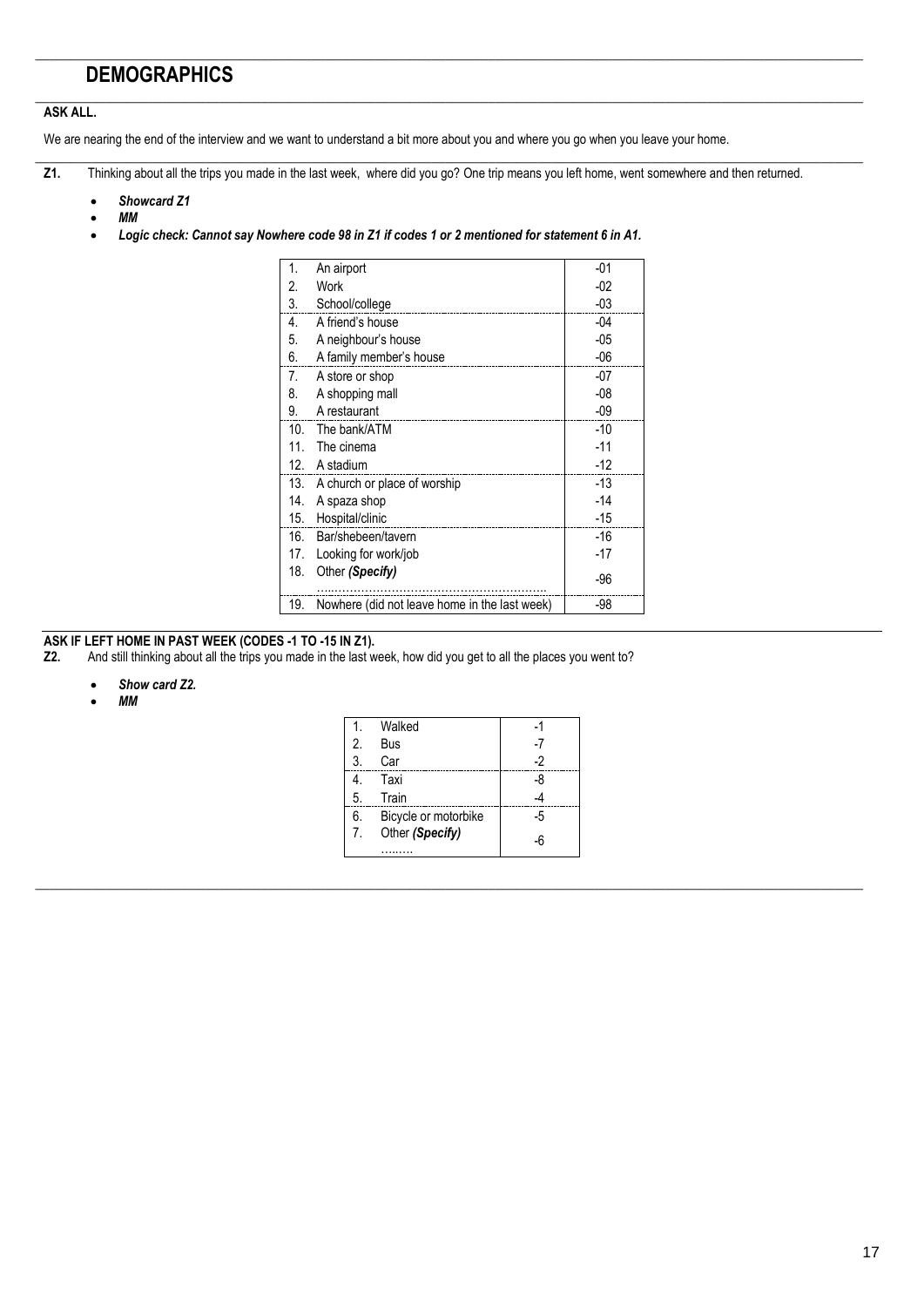# **ASK ALL.**<br>**Z3.** N

**Z3.** Now, we'd like to understand a bit more about your home and your lifestyle. Please be assured that all your answers are strictly confidential and are for profiling purposes only.

*Observe and record type of shelter.*

• *SM*

| $\mathbf 1$                     | Traditional hut                                   | $-01$ |
|---------------------------------|---------------------------------------------------|-------|
| 2.                              | Informal dwelling or temporary structure/shack    | $-02$ |
| 3.                              | Single room in a larger dwelling or backyard      | $-03$ |
| 4.                              | Hostel in an industrial or farming compound       | $-04$ |
| 5.                              | Stand-alone house (not in a complex)              | $-09$ |
| 6.                              | Stand-alone house in a security estate or complex | $-10$ |
| $7_{\scriptscriptstyle{\circ}}$ | RDP house                                         | $-11$ |
| 8.                              | Extended/renovated RDP house                      | $-12$ |
| 9.                              | Retirement village                                | $-13$ |
| 10.                             | Flat / apartment (not in a complex)               | $-14$ |
| 11.                             | Flat / apartment in a security estate or complex  | $-15$ |
| 12.                             | Townhouse in a complex                            | $-16$ |
| 13.                             | Room in a hotel/residential hotel                 | $-07$ |
| 14.                             | Other (Specify)                                   | -08   |

 $\_$  ,  $\_$  ,  $\_$  ,  $\_$  ,  $\_$  ,  $\_$  ,  $\_$  ,  $\_$  ,  $\_$  ,  $\_$  ,  $\_$  ,  $\_$  ,  $\_$  ,  $\_$  ,  $\_$  ,  $\_$  ,  $\_$  ,  $\_$  ,  $\_$  ,  $\_$  ,  $\_$  ,  $\_$  ,  $\_$  ,  $\_$  ,  $\_$  ,  $\_$  ,  $\_$  ,  $\_$  ,  $\_$  ,  $\_$  ,  $\_$  ,  $\_$  ,  $\_$  ,  $\_$  ,  $\_$  ,  $\_$  ,  $\_$  ,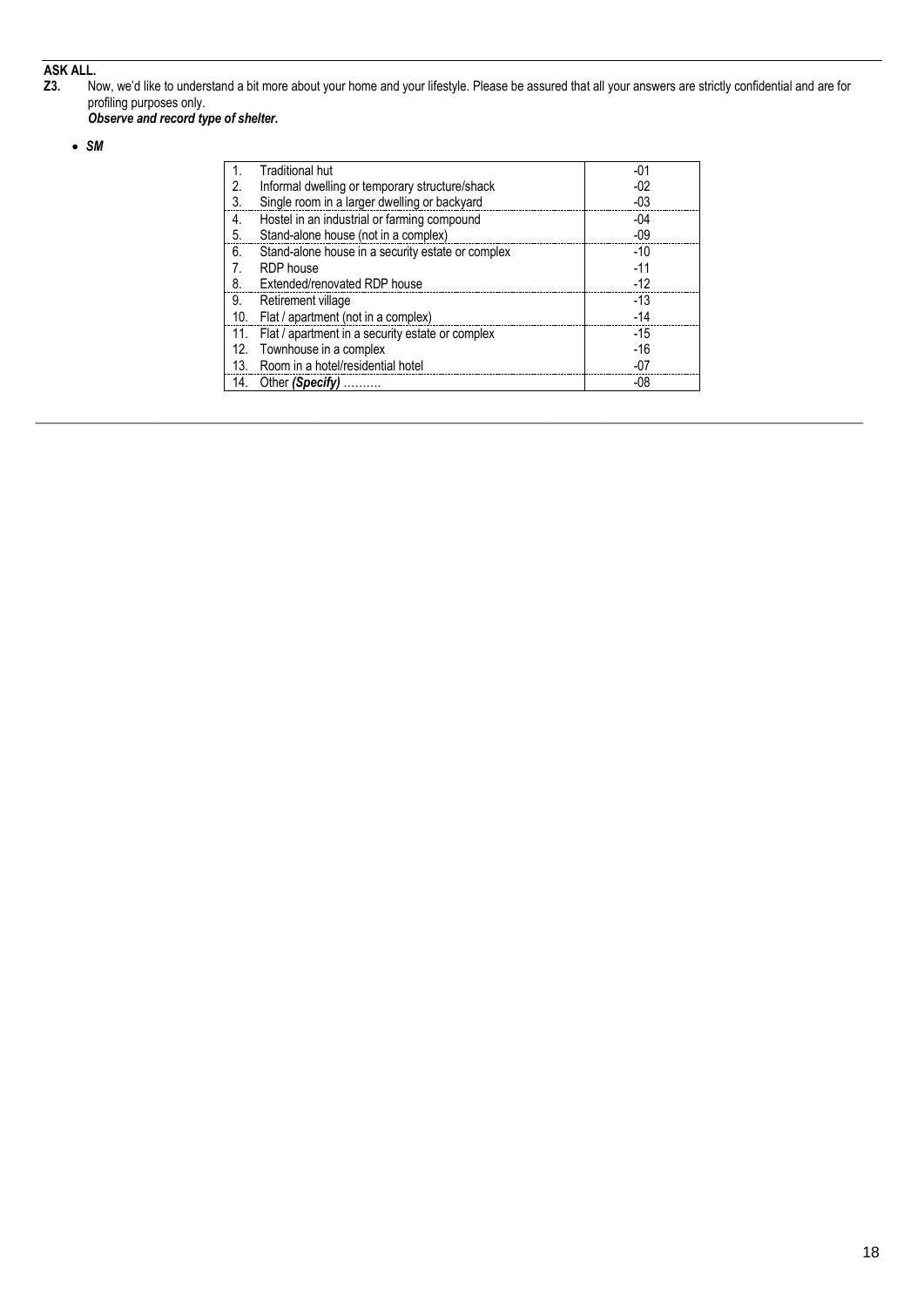## **Z5.** What type of roof do you have?

#### • *Showcard Z5*

• *SM*

| Thatch or grass                  |     |
|----------------------------------|-----|
| Shingles                         |     |
| Plastic sheets                   | -3  |
| Metal, tin or zinc (low quality) | -4  |
| Metal or tin (high quality)      | -5  |
| Concrete                         | -6  |
| Asbestos                         |     |
| Tiles                            | -8  |
| Multiple material                | -9  |
| Other (specify)                  | -10 |

## **Z6.** *Observe and record type of floor material.*

• *MM*

| None, earth, dung, etc.                                   | $\overline{\phantom{a}}$ |
|-----------------------------------------------------------|--------------------------|
| Cement, concrete, raw wood, etc                           | $-$                      |
| Finished floor with parquet, carpet, tiles, ceramic, etc. | -3                       |
|                                                           |                          |

**Z7.** How many sleeping rooms do you have?

• *Read out*

• *SM*

| None or one   | -     |
|---------------|-------|
| Two           | -     |
| Three or more | $-11$ |
|               |       |

**Z8.** Where does the water you use in your home come from?

- *Read out*
- *MM*

| Inside the house                          | -  |
|-------------------------------------------|----|
| Outside the house, on your property       | ٠. |
| Outside the house, shared with neighbours | -0 |
| Store-bought water                        | -" |

## **ASK IF WATER INSIDE HOUSE (CODE 1) IN Z8.**

**Z8b.** In your home, do you have hot running water from a geyser?

| 'es | - |  |
|-----|---|--|
| No  | - |  |

**ASK ALL.**<br>**Z9.** W

- **Z9.** What toilet does your household have?
- *Read out*

• *SM*

• *MM*

| Flush toilet inside the house     |    |
|-----------------------------------|----|
| Flush toilet outside the house    |    |
| Pit toilet outside the house      | -3 |
| Portable toilet outside the house | -4 |
| Other (specify)                   | -5 |

**Z10.** Do you have access to electricity in your home?

• *SM*

| င၁ |  |
|----|--|
|    |  |

## **ASK IF RESPONDENT HAS ACCESS TO ELECTRICITY IN Z10.**

- **Z11.** Which of these do you have?
	- *Read out*
	- *MM*

| Mains                                                              | -   |
|--------------------------------------------------------------------|-----|
| Generator - for daily use                                          | - 4 |
| Generator only for use only during load shedding or power failures | - 7 |
| Solar                                                              |     |

 $\_$  ,  $\_$  ,  $\_$  ,  $\_$  ,  $\_$  ,  $\_$  ,  $\_$  ,  $\_$  ,  $\_$  ,  $\_$  ,  $\_$  ,  $\_$  ,  $\_$  ,  $\_$  ,  $\_$  ,  $\_$  ,  $\_$  ,  $\_$  ,  $\_$  ,  $\_$  ,  $\_$  ,  $\_$  ,  $\_$  ,  $\_$  ,  $\_$  ,  $\_$  ,  $\_$  ,  $\_$  ,  $\_$  ,  $\_$  ,  $\_$  ,  $\_$  ,  $\_$  ,  $\_$  ,  $\_$  ,  $\_$  ,  $\_$  ,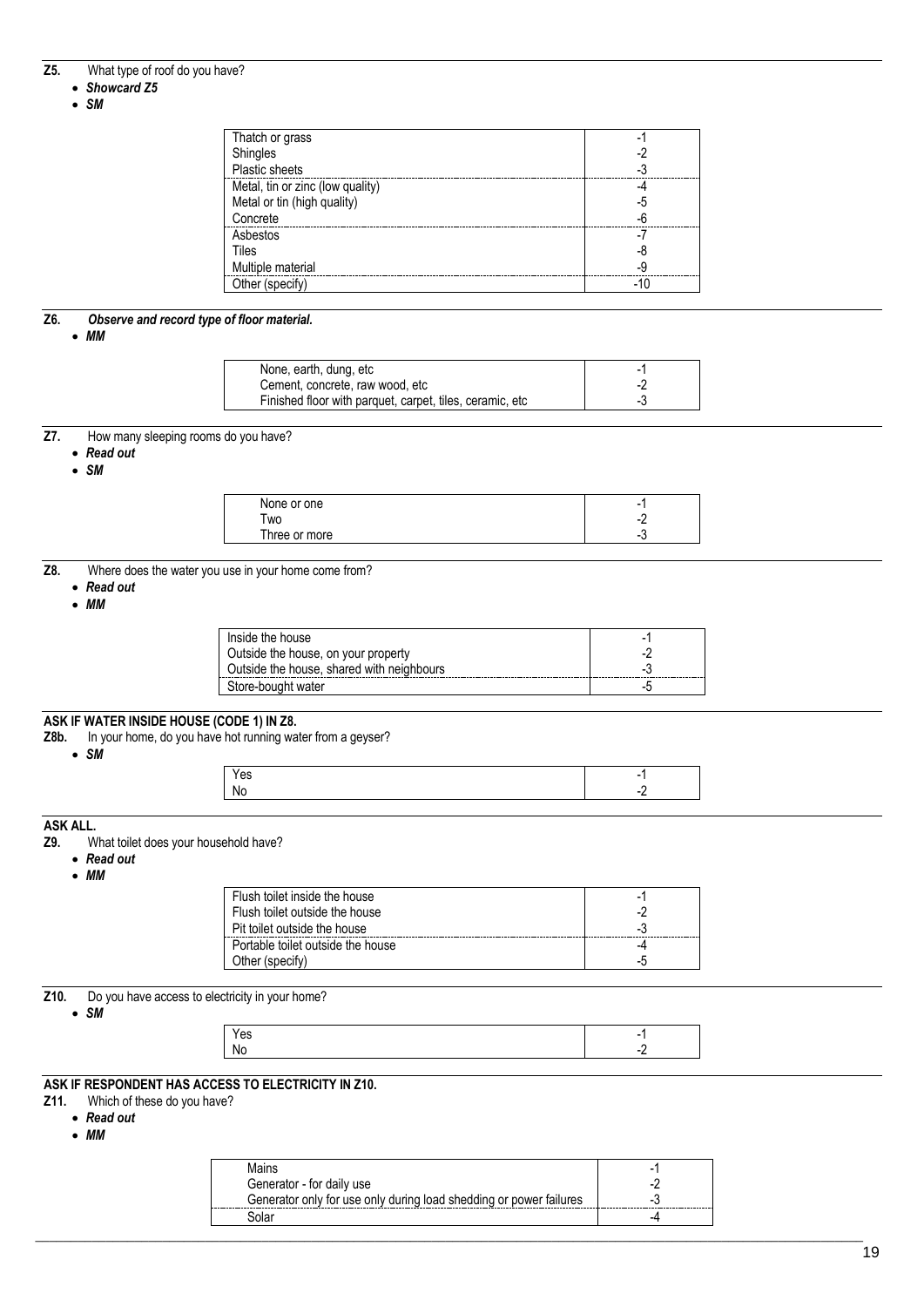## **ASK ALL.**

- **Z12.** Do you have…?
	- *Read out each statement* • *SM per statement*

|                                      | Yes. |    |
|--------------------------------------|------|----|
| A Post Office near where you live    |      | ٠, |
| A Police station near where you live |      |    |

## **Z13.** In your home, do you have a…?

- *Read out each statement*
- *SM per statement*

|                       | Yes | No |
|-----------------------|-----|----|
| Built-in kitchen sink |     |    |
| Generator or inverter |     |    |
| Home security service |     | n  |
| Swimming pool         |     |    |

## **Z14.** Do you have a…?

- *Read out each statement*
- *SM per statement*

|                | Yes | No |
|----------------|-----|----|
| Motor car      | -   |    |
| <b>Bicycle</b> | -   | -  |

#### **ASK IF NO TO MOTOR CAR IN Z14.**

**Z14b.** In your household, do you have a…?

- *Read out statement*
- *SM*

|   | -- |  |
|---|----|--|
| M |    |  |

### **ASK IF CELLPHONE (CODE -1, -2, -3 MENTIONED IN A2a).**

**Z15.** How many cellphones do you have in your household?

• *SM* 

| One           | $\overline{\phantom{0}}$ |
|---------------|--------------------------|
| <b>WO</b>     | -                        |
| Three or more | ÷ч.                      |

**ASK ALL.**

**Z16.** Which of the following do you have in your household?

- *Showcard Z16*
- *MM*

| Air conditioner, not just a fan     |       |
|-------------------------------------|-------|
| Home Theatre system                 |       |
| Fridge or combined fridge/freezer   | -3    |
| Deep freezer which is free standing | -4    |
| Side-by-side fridge and freezer     | $-13$ |
| Gas cooker                          | $-5$  |
| Gas stove                           | -6    |
| Electric stove                      | -7    |
| Microwave oven                      | -8    |
| Floor polisher or vacuum cleaner    | -9    |
| Washing machine                     | $-10$ |
| Tumble dryer                        | $-11$ |
| Dishwashing machine                 | $-12$ |
| None of these                       | -98   |

**Z17.** Do you have a domestic worker, helper or gardener?

• *SM*

| No |
|----|
|----|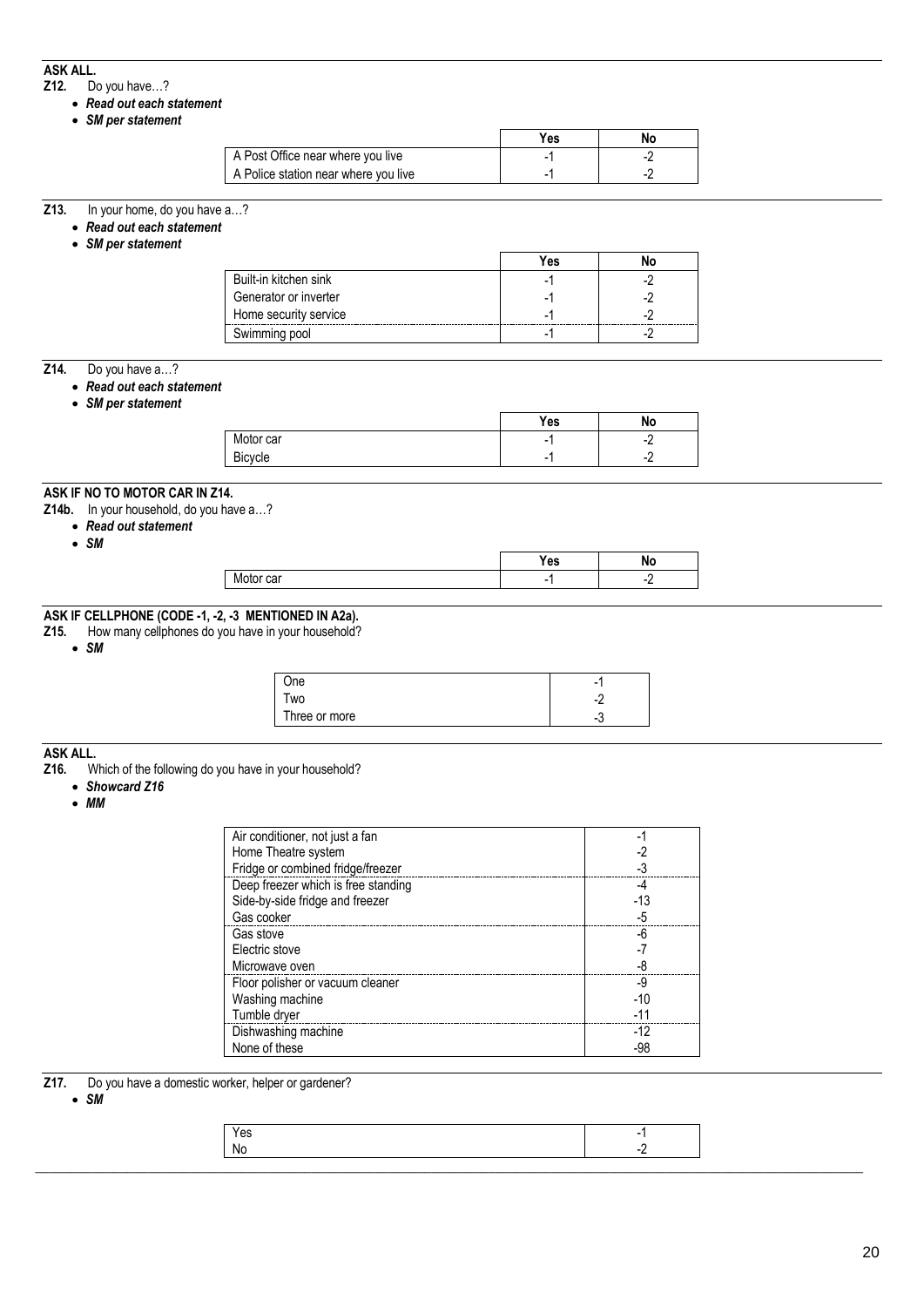## **Z19.** What accommodation do you use for holidays?

- *Showcard Z19*
- *MM*

| Stay with family            |    |
|-----------------------------|----|
| Camping                     | -2 |
| 1, 2 or 3 star hotels       | -3 |
| 4 or 5 star hotels          | -4 |
| B&B's                       | -5 |
| Self-catering accommodation | -6 |
| Other (specify)             | -7 |
| Do not go on holiday        | -8 |

**Z21.** For statistical purposes, I need to confirm which ethnic group you belong to. Is it…?

 $\ddot{\phantom{a}}$ 

| Black           | -1   |
|-----------------|------|
| White           | $-2$ |
| Indian or Asian | -3   |
| Coloured        |      |

**Z22.** Could you please tell me what language you speak most often?

#### • *Do not prompt*

• *SM*

| English          | $-01$ |
|------------------|-------|
| Afrikaans        | $-02$ |
| Zulu             | $-03$ |
| Xhosa            | $-04$ |
| Ndebele          | $-05$ |
| Swati            | $-06$ |
| Sesotho          | $-07$ |
| Sepedi           | $-08$ |
| Setswana         | $-09$ |
| Venda            | -10   |
| Tsonga           | $-11$ |
| Other (Specify). | $-96$ |
|                  |       |

**Z23.** What other languages, if any, do you speak?

- *Showcard Z23*
- *MM*

| English<br>Afrikaans<br>Zulu | -01<br>$-02$<br>$-03$ |
|------------------------------|-----------------------|
| Xhosa<br>Ndebele             | $-04$<br>$-05$        |
| Swati                        | $-06$                 |
| Sesotho                      | $-07$                 |
| Sepedi                       | $-08$                 |
| Setswana                     | $-09$                 |
| Venda                        | $-10$                 |
| Tsonga                       | $-11$                 |
| Other (Specify)              | $-96$                 |
| No other languages           | -98                   |
|                              |                       |

 $\_$  ,  $\_$  ,  $\_$  ,  $\_$  ,  $\_$  ,  $\_$  ,  $\_$  ,  $\_$  ,  $\_$  ,  $\_$  ,  $\_$  ,  $\_$  ,  $\_$  ,  $\_$  ,  $\_$  ,  $\_$  ,  $\_$  ,  $\_$  ,  $\_$  ,  $\_$  ,  $\_$  ,  $\_$  ,  $\_$  ,  $\_$  ,  $\_$  ,  $\_$  ,  $\_$  ,  $\_$  ,  $\_$  ,  $\_$  ,  $\_$  ,  $\_$  ,  $\_$  ,  $\_$  ,  $\_$  ,  $\_$  ,  $\_$  ,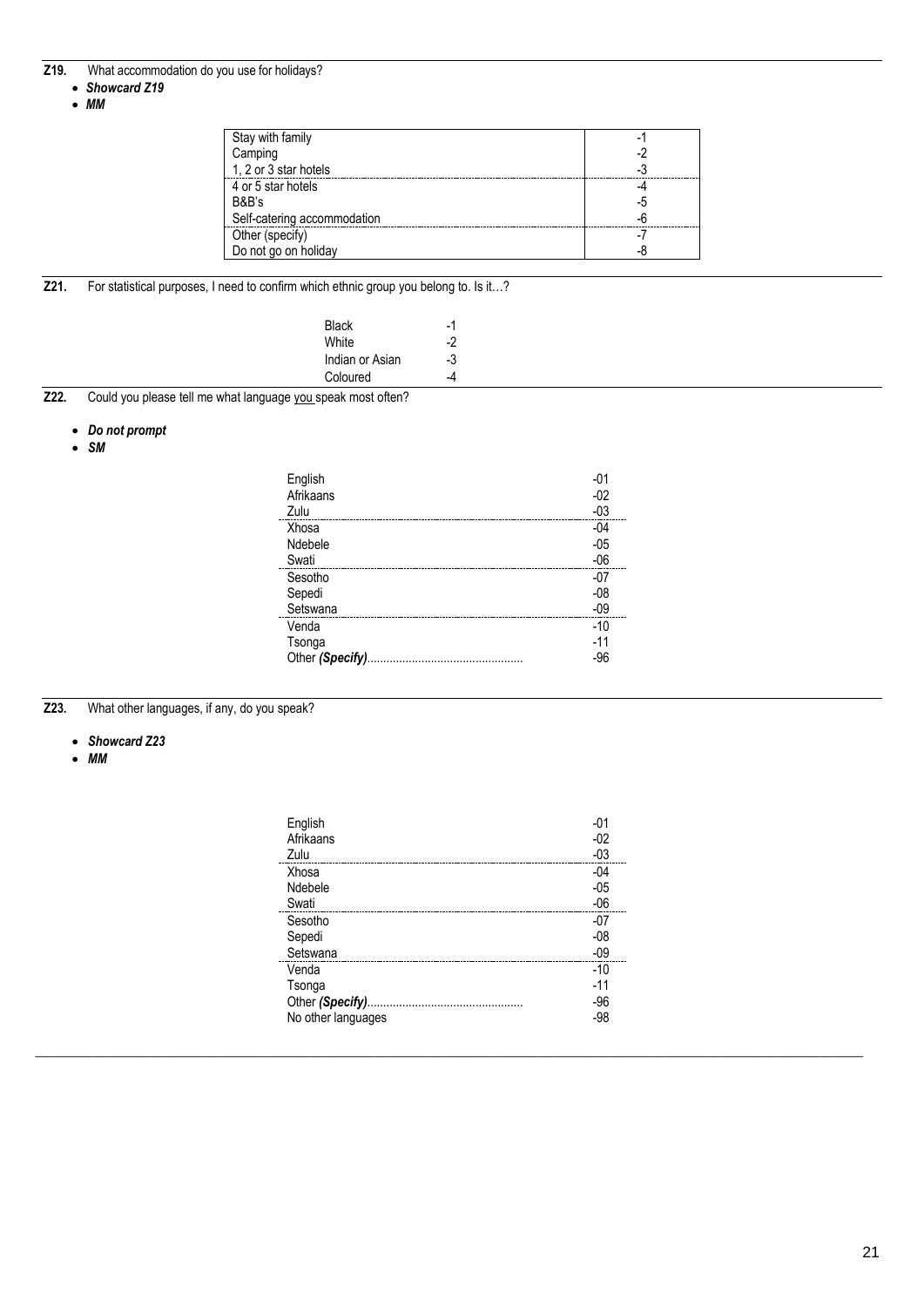## **Z24.** Could you please tell me which language is spoken most often in your household?

- *Showcard Z24*
- *SM*

| English         | $-01$ |
|-----------------|-------|
| Afrikaans       | $-02$ |
| Zulu            | $-03$ |
| Xhosa           | $-04$ |
| Ndebele         | $-05$ |
| Swati           | $-06$ |
| Sesotho         | $-07$ |
| Sepedi          | $-08$ |
| Setswana        | $-09$ |
| Venda           | $-10$ |
| Tsonga          | $-11$ |
| Other (Specify) | -96   |

**Z25.** Could you please tell me which languages you **read and understand**?

- *Showcard Z24*
- *MM*

| English<br>Afrikaans            | -01<br>$-02$ |
|---------------------------------|--------------|
| Zulu                            | $-03$        |
| Xhosa                           | $-04$        |
| Ndebele                         | $-05$        |
| Swati                           | $-06$        |
| Sesotho                         | $-07$        |
| Sepedi                          | $-08$        |
| Setswana                        | $-09$        |
| Venda                           | $-10$        |
| Tsonga                          | $-11$        |
| Other (Specify)                 | $-96$        |
| None (illiterate) (do not show) | -98          |

## **Z26.** Are you…?

- *Read out*
- *SM*

| Married               |    |
|-----------------------|----|
| Living with a partner |    |
| Single                | -3 |
| Divorced              |    |
| Widowed               | -5 |
| Refused               | -ĥ |
|                       |    |

## **ASK IF CHILDREN BELOW 21 YEARS IN HOUSEHOLD.**

**Z27.** Are you the primary caregiver to the children under 21 years in your household?

#### • *Refer to recruitment questionnaire*

• *SM*

| Yes - all of them                 | -01 |
|-----------------------------------|-----|
| Some of them                      | -02 |
| $No$ – none of them               | -03 |
| No children under 21 in household |     |

#### **ASK IF PEOPLE AGED 21 TO 24 YEARS IN HOUSEHOLD.**

**Z27b.** Are you the primary caregiver to the people aged 21, 22, 23 or 24 years in your household?

## • *Refer to recruitment questionnaire*

• *SM*

| Some of them<br>No – none of them<br>$-02$<br>-03<br>-------------------------- | $Yes - all of them$               | ∩٠<br>-v. |
|---------------------------------------------------------------------------------|-----------------------------------|-----------|
|                                                                                 |                                   |           |
|                                                                                 |                                   |           |
|                                                                                 | No people aged 21-24 in household | -98       |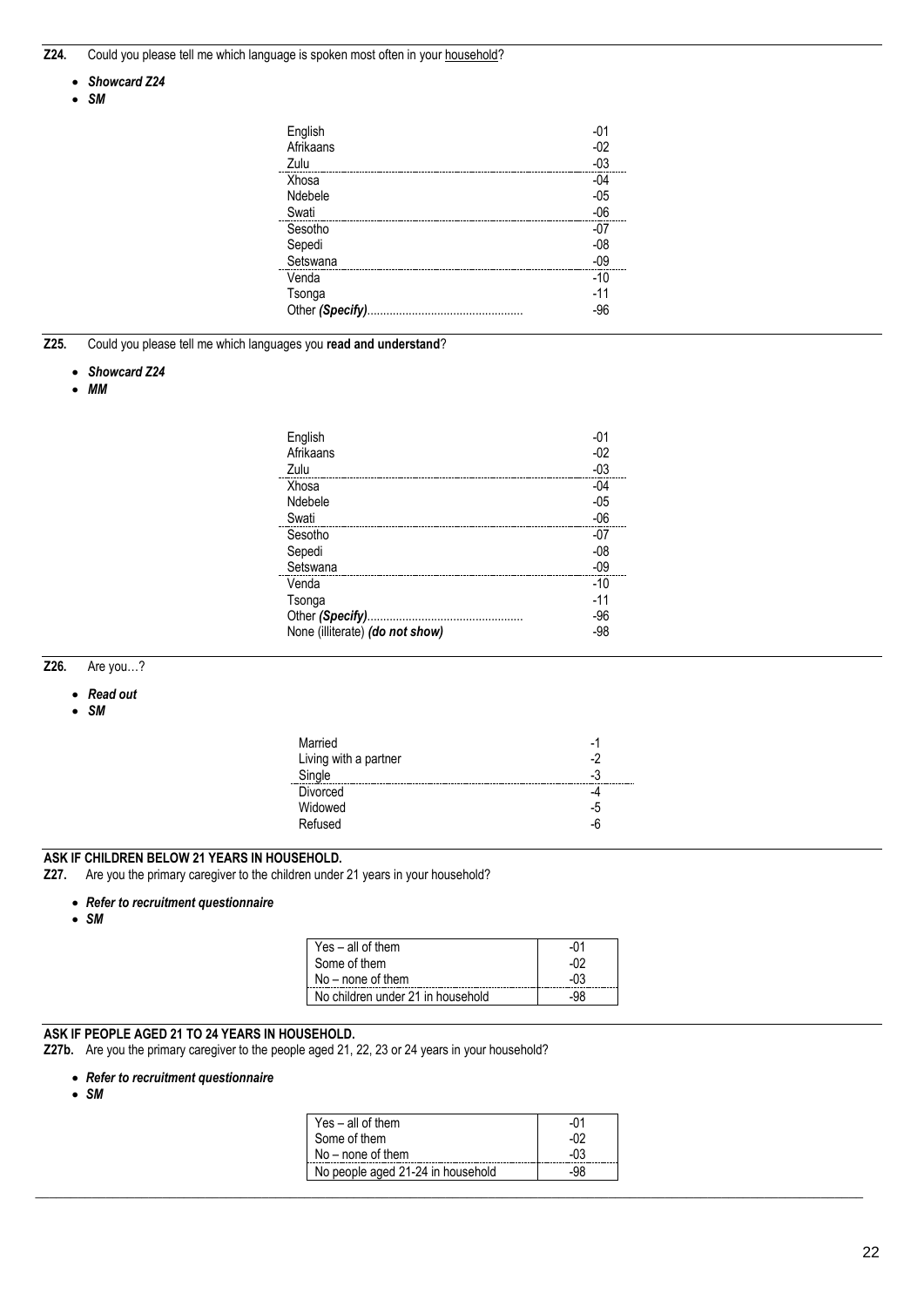#### **ASK ALL.**

**Z27c.** And are you currently living with your parents?

|                 | $\bullet$ SM                                 |                                                                                          |              |                         |  |
|-----------------|----------------------------------------------|------------------------------------------------------------------------------------------|--------------|-------------------------|--|
|                 |                                              | Yes                                                                                      | $-1$         |                         |  |
|                 |                                              | No                                                                                       | $-2$         |                         |  |
| <b>ASK ALL.</b> |                                              |                                                                                          |              |                         |  |
| Z28.            | Which of these phrases best describes you?   |                                                                                          |              |                         |  |
|                 | $\bullet$ Read out                           |                                                                                          |              |                         |  |
| $\bullet$       | SM                                           |                                                                                          |              |                         |  |
|                 |                                              | Mainly responsible for day-to-day purchases of the household                             |              | $-1$                    |  |
|                 |                                              | Partly or equally responsible for the day-to-day purchases of the household              |              | $-2$                    |  |
|                 |                                              | Not responsible for the day-to-day purchases of the household                            |              | $-3$                    |  |
| Z29.            | Are you the head of the household?           |                                                                                          |              |                         |  |
|                 | $\bullet$ SM                                 |                                                                                          |              |                         |  |
|                 |                                              | Yes<br>$-1$                                                                              |              |                         |  |
|                 |                                              | No<br>$-2$                                                                               |              |                         |  |
| Z30.            |                                              | What is the highest level of education that you have achieved?                           |              |                         |  |
| $\bullet$       | <b>Showcard Z30</b>                          |                                                                                          |              |                         |  |
| $\bullet$       | <b>SM</b>                                    |                                                                                          |              |                         |  |
|                 |                                              | None/no formal schooling                                                                 |              |                         |  |
|                 |                                              | Some primary school                                                                      | -1<br>$-2$   |                         |  |
|                 |                                              | Primary school completed                                                                 | $-3$         |                         |  |
|                 |                                              | Some high school<br>Matriculated                                                         | -4<br>$-5$   |                         |  |
|                 |                                              | University incomplete                                                                    | $-6\,$       |                         |  |
|                 |                                              | University completed                                                                     | $-7$         |                         |  |
|                 |                                              | Post-graduate qualification                                                              | -8           |                         |  |
|                 |                                              | Any other post-matric qualification (e.g. Artisan                                        | -9           |                         |  |
|                 |                                              |                                                                                          |              |                         |  |
|                 |                                              | college, technical diploma)                                                              |              |                         |  |
|                 |                                              | Which of these statements describes your working life?                                   |              |                         |  |
|                 | <b>Showcard Z31</b>                          |                                                                                          |              |                         |  |
|                 | $\bullet$ MM                                 |                                                                                          |              |                         |  |
|                 |                                              | Working full-time (30 hours or more per week)                                            | -1           |                         |  |
|                 |                                              | Working part-time (less than 30 hours per week)<br>Housewife/househusband/home executive | $-2$         |                         |  |
|                 |                                              | Not working - looking for work (unemployed)                                              | $-3$<br>$-4$ |                         |  |
|                 |                                              | Not working - not looking for work                                                       | $-5$         |                         |  |
|                 |                                              | Student                                                                                  | $-6\,$       |                         |  |
|                 |                                              | Retired                                                                                  | -7           |                         |  |
|                 |                                              | ASK Z32 AND Z33 IF WORKING (CODES -1 TO -2 IN Z31), ELSE GO TO Z34.                      |              |                         |  |
|                 | Would you describe your current position as? |                                                                                          |              |                         |  |
|                 | Read out<br><b>Single mention</b>            |                                                                                          |              |                         |  |
|                 |                                              | 1. Top management                                                                        |              | $-1$                    |  |
| Z31.<br>Z32.    |                                              | 2. Senior management                                                                     |              | $-2$                    |  |
|                 |                                              | 3. Middle management                                                                     |              |                         |  |
|                 | 5.                                           | 4. Junior management<br>Worker                                                           |              | $\frac{-3}{-4}$<br>$-5$ |  |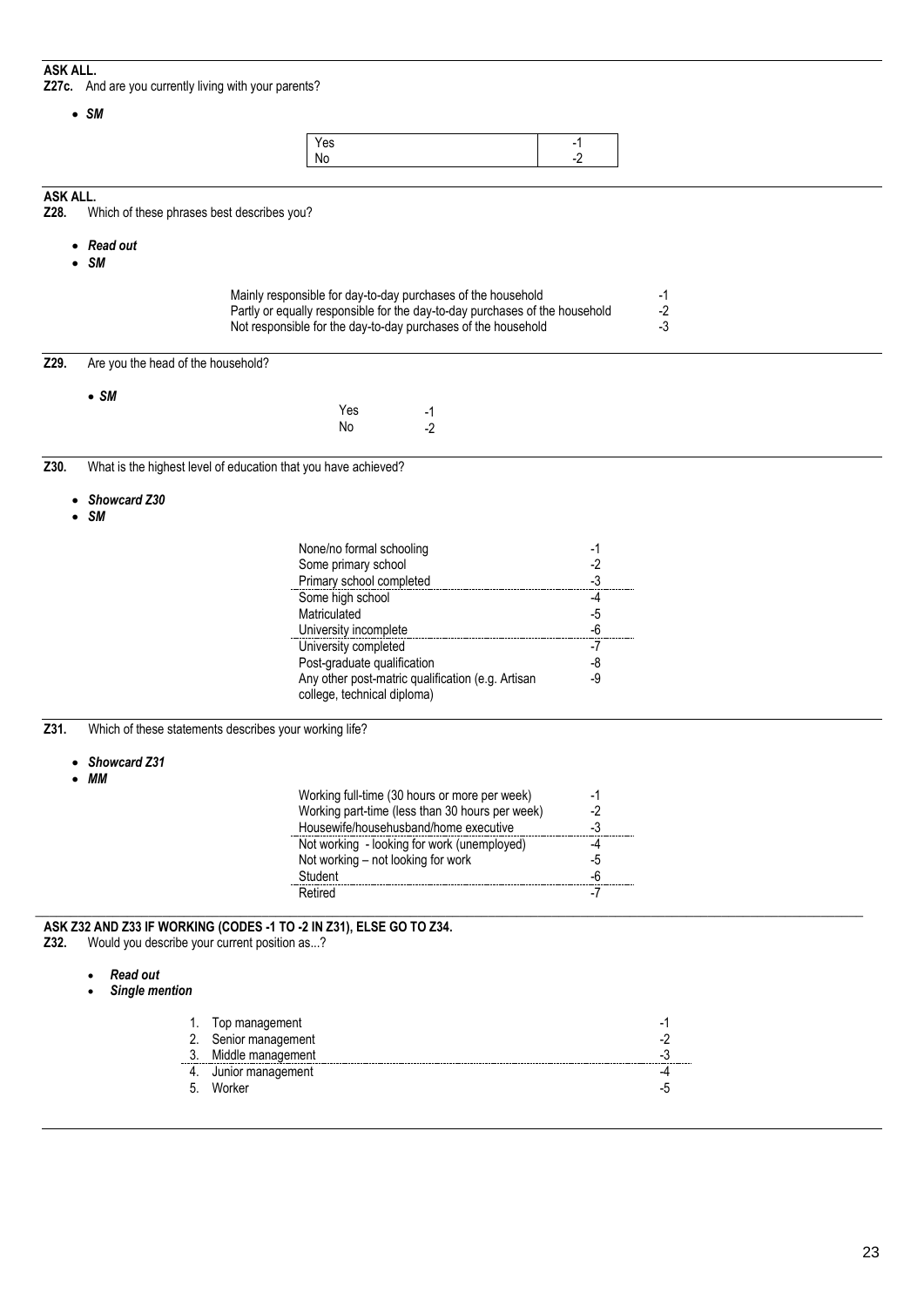**ASK Z33 IF WORKING (CODES -1 TO -2 IN Z31), ELSE GO TO Z34.**

**Z33.** What is your occupation?

## • *DO NOT PROMPT*

## • *SM*

| Administrative/clerical (secretary, PA, book-keeper, bank teller, librarian, receptionist, etc)                               | $-1$  |
|-------------------------------------------------------------------------------------------------------------------------------|-------|
| Artistic/Musical/Writer (fashion designer/buyer, merchandise planner, musician, music producer/writer etc)                    | $-2$  |
| Customer service (call centre agent, cashier, beauty consultant, waitron, cabin attendant, steward, tour guide, etc)          | $-3$  |
| Education (teacher, tutor, lecturer, professor, school principle, college director, etc)                                      | -4    |
| Executive/senior management (company director, MD, CEO, CFO, etc)                                                             | -5    |
| Finance (CA, Actuary, Financial specialist, etc)                                                                              | -6    |
| Government/political (Mayor, MEC, member of parliament etc)                                                                   | -7    |
| Information technology (systems developer, programmer, java architect, web developer, IT analyst etc)                         | -8    |
| Legal (lawyer, advocate, judge, etc)                                                                                          | -9    |
| Manual worker (domestic worker, nanny or childminder)                                                                         | $-24$ |
| Manual worker (brick layer, gardener, cleaner, farm labourer, etc)                                                            | $-10$ |
| Media (journalist, film, radio, TV, print, graphics, video editor, advertising, strategic planner, etc)                       | $-11$ |
| Medical/dental (doctor, dentist, vet, psychologist, psychiatrist, sociologist, nurse, paramedic, occupational therapist, etc) | $-12$ |
| Middle management (consultant, advisor, account director, supervisor, brand manager, marketing manager, HR manager, etc)      | $-13$ |
| Military (police officer, soldier, navy, etc)                                                                                 | $-14$ |
| Owner of company - formal sector (events management company, supermarket owner, construction company, etc)                    | -15   |
| Owner of company – informal sector (container shop, spaza shop owner, etc)                                                    | $-16$ |
| Self-employed in informal sector (handyman, building contractor, street hawker, etc)                                          | $-17$ |
| Specialist (pilot, professional sportsmen, etc)                                                                               | $-18$ |
| Retail (store manager, merchandising manager, supply chain analyst, etc)                                                      | $-19$ |
| Sales (agents, brokers, car salesman, estate agents, sales representatives, etc)                                              | $-20$ |
| Technical/science/engineering (architect, mechanical, chemical, civil, quantity surveyor, etc)                                | $-21$ |
| Tradesman (driver, miner, technician, plumber, mechanic, butcher, draftsman, etc)                                             | $-22$ |
| Transport (taxi driver, bus driver, train driver, deliveries, etc)                                                            | $-23$ |
| Other (Specify)                                                                                                               | -96   |
| Don't know                                                                                                                    | $-99$ |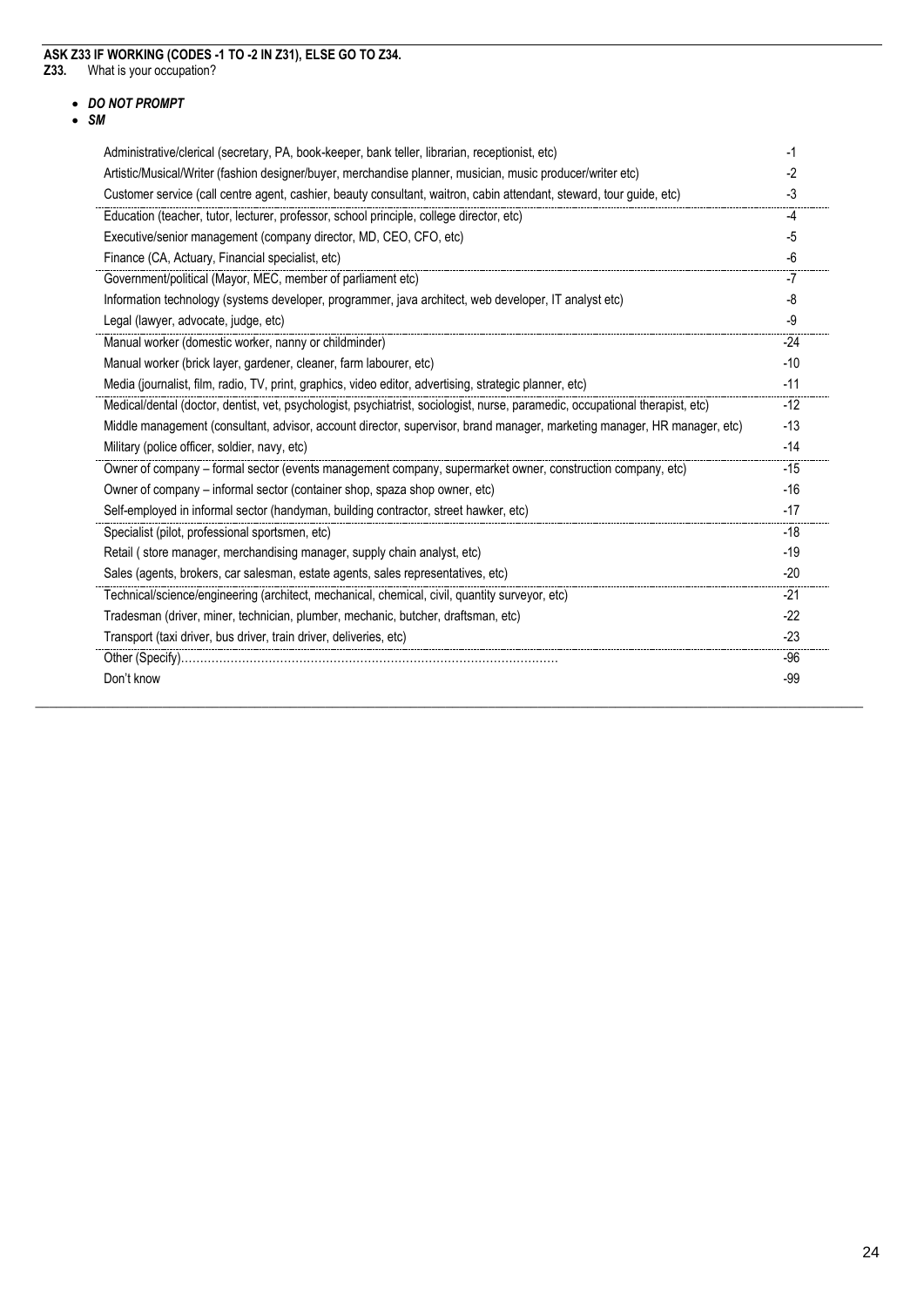- **MHI.** Just a few more questions for statistical purposes only. Again, please be assured that all your answers will remain confidential and we really appreciate your participation in this survey. Please tell me into which of these categories you estimate that your **total** monthly **household** income falls? By this I mean the total income of all members in your household before tax or any other deductions. You can just give me the letter that corresponds to the answer.
	- *Showcard MHI*
	- *SM*
- **PMI.** And can you tell me into which of these categories you estimate that your total monthly **personal** income falls? This is before tax or any other deductions.You can just give me the letter that corresponds to the answer.
	- *Showcard MHI*
	- *SM*

|                                                 | MHI       | MHI      |
|-------------------------------------------------|-----------|----------|
|                                                 | Household | Personal |
| R <sub>0</sub><br>А.                            | $-19$     | $-19$    |
| В.<br>R <sub>1</sub> – R <sub>999</sub>         | -20       | $-20$    |
| C.<br>R1 000 - R1 999                           | $-02$     | $-02$    |
| R <sub>2</sub> 000 - R <sub>2</sub> 999<br>D.   | -03       | $-03$    |
| Е.<br>R3 000 - R3 999                           | -04       | $-04$    |
| F.<br>R4 000 - R4 999                           | $-05$     | $-05$    |
| G.<br>R5 000 - R5 999                           | -06       | $-06$    |
| Н.<br>R6 000 - R7 999                           | $-07$     | $-07$    |
| I.<br>R8 000 - R9 999                           | -08       | $-08$    |
| R <sub>10</sub> 000 - R <sub>11</sub> 999<br>J. | -09       | -09      |
| R <sub>12</sub> 000 - R <sub>13</sub> 999<br>Κ. | $-10$     | $-10$    |
| R <sub>14</sub> 000 - R <sub>15</sub> 999<br>L. | $-11$     | $-11$    |
| М.<br>R <sub>16</sub> 000 - R <sub>19</sub> 999 | $-12$     | $-12$    |
| N.<br>R <sub>20</sub> 000 - R <sub>24</sub> 999 | $-13$     | $-13$    |
| 0.<br>R <sub>25</sub> 000 - R <sub>29</sub> 999 | $-14$     | $-14$    |
| Р.<br>R30 000 - R39 999                         | $-15$     | $-15$    |
| R40 000 - R49 999<br>Q.                         | -16       | -16      |
| R. R50 000 - R59 999                            | $-17$     | $-17$    |
| R60 000+<br>S.                                  | -18       | -18      |
| Don't know                                      | -99       | -99      |
| Refused                                         | -97       | $-97$    |
|                                                 |           |          |

## **ASK IF REFUSED OR DON'T KNOW (CODES 97 OR 99) AT MHI, ELSE GO TO PMI.**

**MHIb.** *If Refused (code 97):* I understand that you do not want to disclose your income, but could you tell me if your monthly household income falls into one of the following income brackets? *OR*

*If Don't know (code 99):* I understand that you do not know your income, but could you tell me if your monthly household income falls into one of the following income brackets?

- *Showcard MHIb*
- *SM*

#### **ASK IF REFUSED OR DON'T KNOW (CODES 97 OR 99) AT PMI, ELSE GO TO Z35***.*

PMIb. If Refused (code 97): I understand that you do not want to disclose your income, but could you tell me if your monthly personal income falls into one of the following income brackets? *OR*

*If Don't know (code 99):* I understand that you do not know your income, but could you tell me if your monthly personal income falls into one of the following income brackets?

- *Showcard MHIb*
- *SM*

|                      | MHIb<br>Household | <b>PMIb</b><br>Personal |
|----------------------|-------------------|-------------------------|
| A. R0                |                   |                         |
| B. R1-R4 999         |                   | -8                      |
| C. $R5000 - R9999$   |                   |                         |
| D. $R10000 - R19999$ |                   |                         |
| E. R20 000 - R39 999 |                   |                         |
| F. R40 000 - R59 999 |                   |                         |
| $G.$ R60 000+        |                   |                         |
| Refused              |                   |                         |
| Don't know           |                   |                         |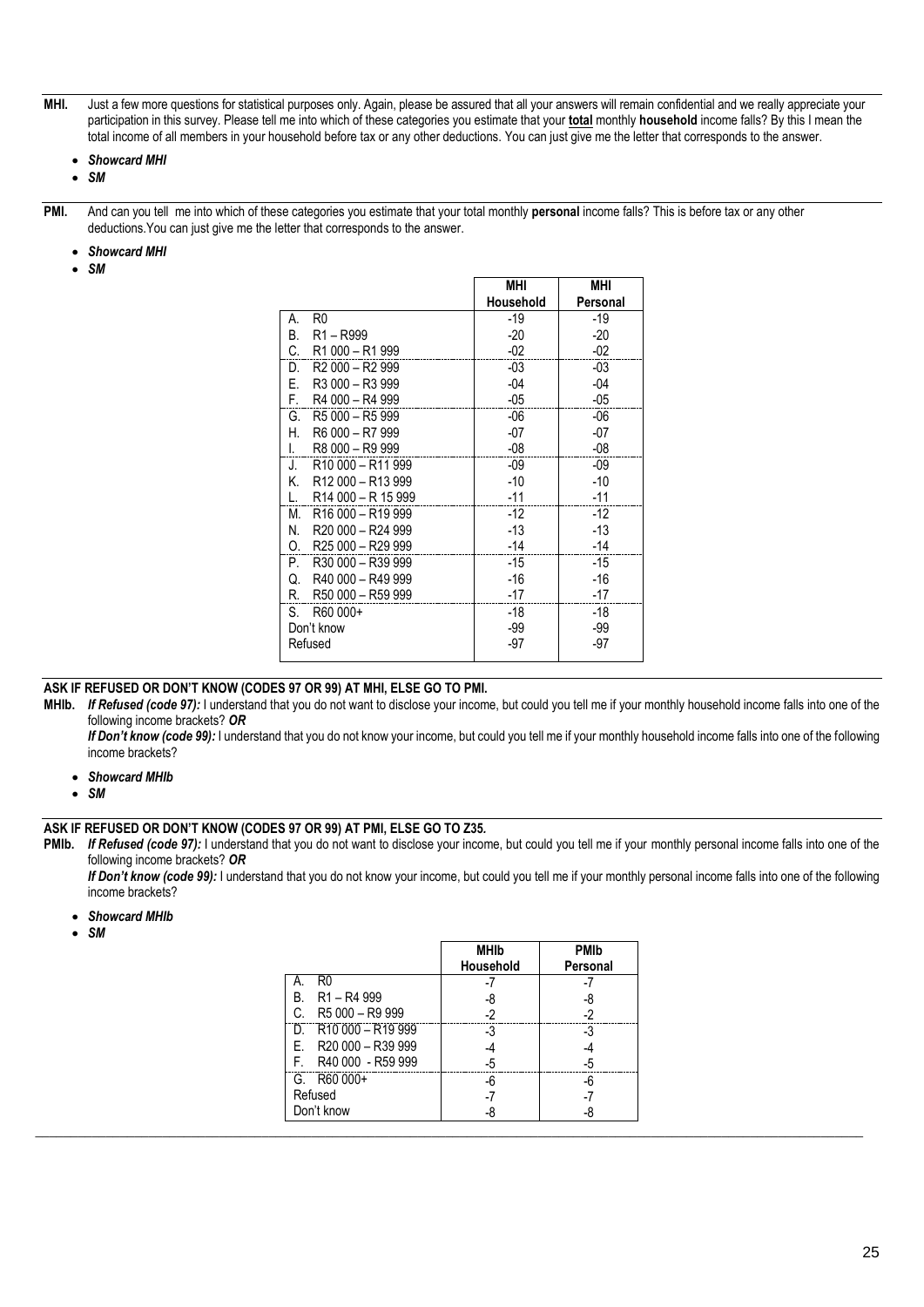# **ASK ALL.**<br>**Z34.**

**Z34.** Thinking about the past 12 months, please tell me about **ALL** the ways **you personally received** money to pay for things? Any others?

#### • *Showcard Z34*

- *MM*
- *Probe for any others*

| 1.  | All grants                                       | $-01$ |
|-----|--------------------------------------------------|-------|
| 2.  | Unemployment insurance or UIF                    | $-02$ |
| 3.  | Salary or wages from a job or paid work          | $-03$ |
| 4.  | Selling things/informal trading                  | $-04$ |
| 5.  | Piece job                                        | $-05$ |
| 6.  | Money from husband, wife or partner              | $-06$ |
| 7.  | Money from parent or other family member         | $-07$ |
| 8.  | Pensions, provident funds or retirement funds    | $-08$ |
| 9.  | Dividends/shares                                 | $-09$ |
| 10. | Rental income from renting out room/property     | $-10$ |
| 11. |                                                  | $-96$ |
| 12. | Don't know (Single mention - do not show)        | -99   |
| 13. | Did not get money (Single mention - do not show) | -98   |

### **Z36.** *Record Showcard language set used*

#### • *SM*

| English<br>Afrikaans | $-01$<br>$-02$ |
|----------------------|----------------|
| Zulu                 | $-03$          |
| Xhosa                | $-04$          |
| Ndebele              | $-05$          |
| Swati                | $-06$          |
| Sesotho              | $-07$          |
| Sepedi               | $-08$          |
| Setswana             | $-09$          |
| Venda                | $-10$          |
| Tsonga               | $-11$          |
| Other (Specify).     | $-12$          |

#### **Z37.** *Re-contact question*

- *Show card and read out at same time*
- *Question to be translated into all 11 languages in script*

Thank you for your help in completing this interview. This survey was sponsored by representatives of the media industry.

The media industry also commissions Kantar TNS and other agencies to collect detailed information about what people watch on TV, listen to on radio, and what they read online and in newspapers and magazines. They do this with surveys like this and with panels of households around the country representing a range of different ages and backgrounds.

People who take part in these panels are given some simple tasks to complete and are given a reward in return. The information that is captured from people on the panel helps the industry to give you the things that you want to watch, listen to and read.

Based on the answers you gave in today's interview, some agencies may wish to re-contact you about joining a panel. For this to happen, Kantar TNS would need to pass on your details to these agencies.

Are you willing to be re-contacted on this basis?

| Yes | $-1$ |
|-----|------|
| No  | $-2$ |

#### **THANK RESPONDENT AND CLOSE INTERVIEW**  $\_$  ,  $\_$  ,  $\_$  ,  $\_$  ,  $\_$  ,  $\_$  ,  $\_$  ,  $\_$  ,  $\_$  ,  $\_$  ,  $\_$  ,  $\_$  ,  $\_$  ,  $\_$  ,  $\_$  ,  $\_$  ,  $\_$  ,  $\_$  ,  $\_$  ,  $\_$  ,  $\_$  ,  $\_$  ,  $\_$  ,  $\_$  ,  $\_$  ,  $\_$  ,  $\_$  ,  $\_$  ,  $\_$  ,  $\_$  ,  $\_$  ,  $\_$  ,  $\_$  ,  $\_$  ,  $\_$  ,  $\_$  ,  $\_$  ,